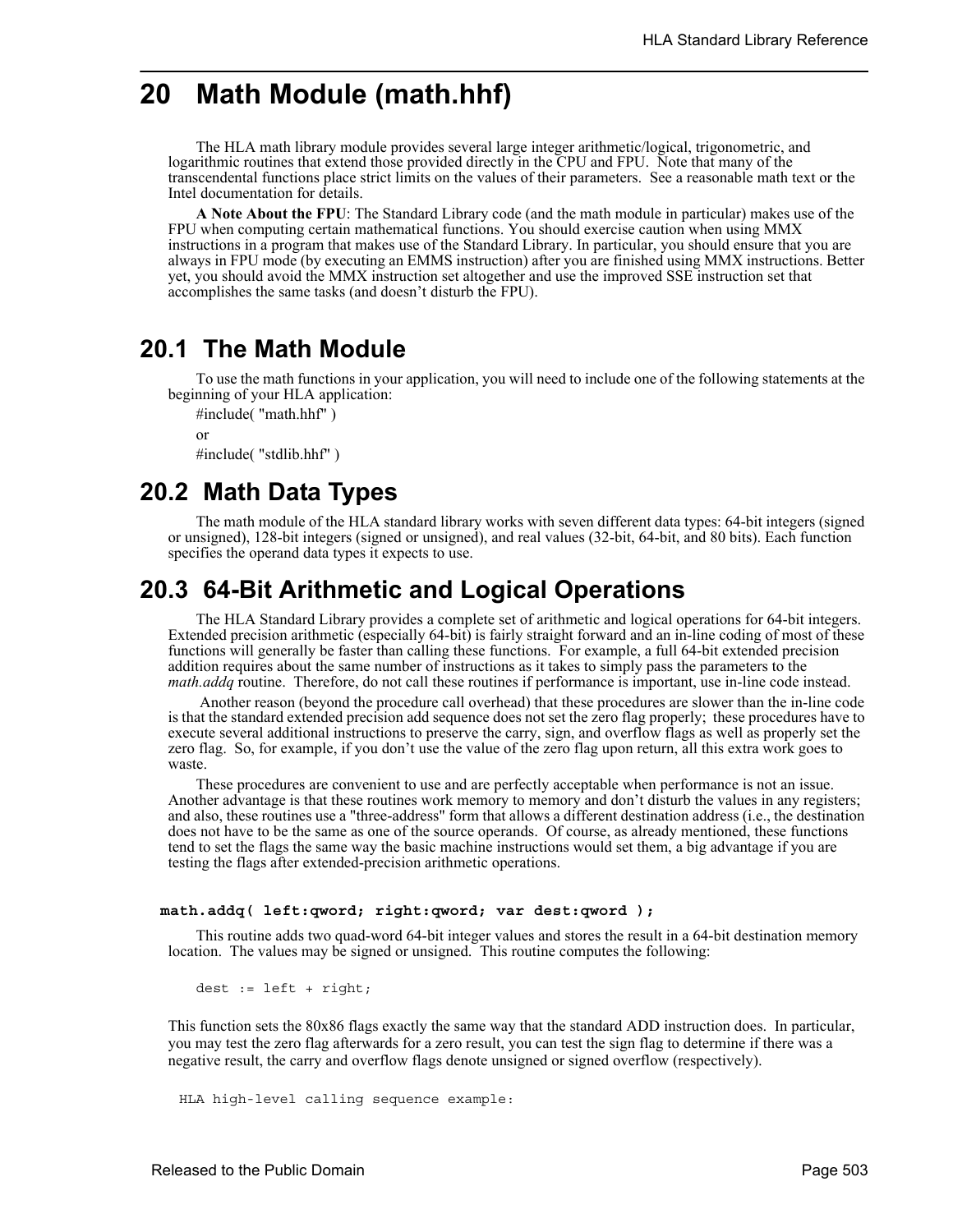```
// Compute Sum64 := i64 + j64:
  math.addq( i64, j64, Sum64 );
HLA low-level calling sequence example:
  // Compute Sum64 := i64 + j64:
  push((type dword i64[4]));
  push((type dword i64));
 push((type dword j64[4]));
 push((type dword j64));
  lea( eax, Sum64 );
 push( eax );
  call math.addq;
```
#### **math.subq( left:qword; right:qword; var dest:qword );**

This function subtracts two 64-bit integer values and stores their difference in *dest*. The values may be signed or unsigned. This function computes the following:

dest := left - right;

This function sets the 80x86 flags exactly the same way that the standard SUB instruction does. In particular, you may test the zero flag afterwards for a zero result, you can test the sign flag to determine if there was a negative result, the carry and overflow flags denote unsigned or signed overflow (respectively).

```
HLA high-level calling sequence example:
  // Compute Dif64 := i64 - j64:
  math.subq( i64, j64, Dif64 );
HLA low-level calling sequence example:
  // Compute Dif64 := i64 - j64:
  push((type dword i64[4]));
 push((type dword i64));
 push((type dword j64[4]));
 push((type dword j64));
 lea( eax, Diff64 );
 push( eax );
 call math.subq;
```
## **math.divq( left:qword; right:qword; var dest:qword );**

This routine divides one unsigned 64-bit value by another. It computes the following:

dest := left div right;

Since the 80x86 flags don't contain useful values after the execution of the DIV instruction, these routines also leave the flags scrambled and you can't count on flag values upon return. This routines will raise an *ex.DivideError* exception if you attempt a division by zero.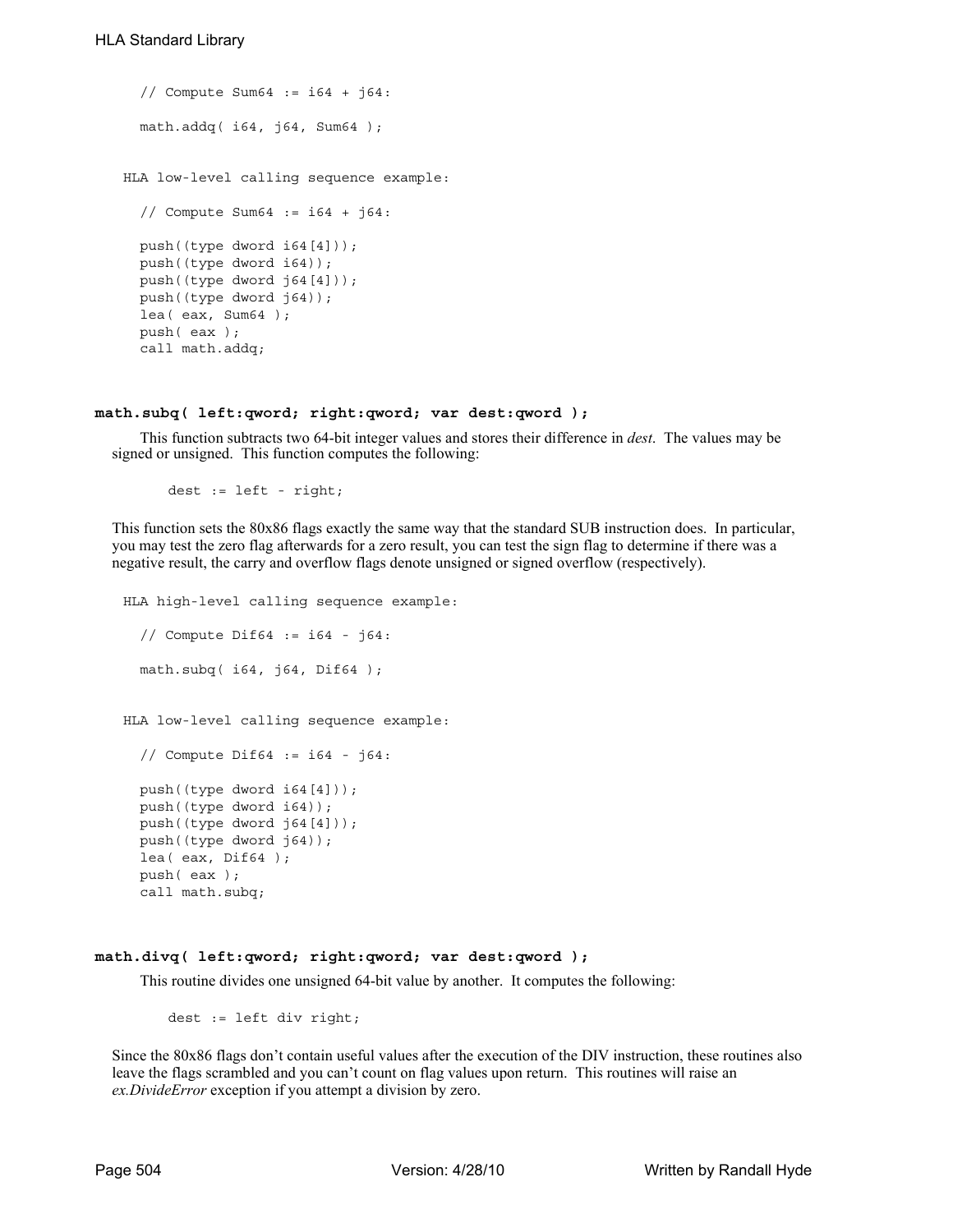Note that the discussion of the triviality of 64-bit arithmetic does not apply to division. Calling this function (versus attempting an in-line implementation) is reasonably efficient and you needn't heed the warning given earlier.

Also note that this function does not automatically compute the remainder (as the x86 DIV instruction does). The math module provides the *math.modq* function if you need to compute the remainder of the division of two 64-bit values.

```
HLA high-level calling sequence example:
  // Compute Quo64 := i64 div j64:
 math.divq( i64, j64, Quo64 );
HLA low-level calling sequence example:
 // Compute Quo64 := i64 div j64:
 push((type dword i64[4]));
 push((type dword i64));
 push((type dword j64[4]));
 push((type dword j64));
  lea( eax, Quo64 );
 push( eax );
  call math.divq;
```
## **math.idivq( left:qword; right:qword; var dest:qword );**

This routine divides one signed 64-bit value by another. It computes the following:

dest := left idiv right;

Since the 80x86 flags don't contain useful values after the execution of the IDIV instruction, these routines also leave the flags scrambled and you can't count on flag values upon return. This routines will raise an *ex.DivideError* exception if you attempt a division by zero.

Note that the discussion of the triviality of 64-bit arithmetic does not apply to division. Calling this function (versus attempting an in-line implementation) is reasonably efficient and you needn't heed the warning given earlier.

Also note that this function does not automatically compute the remainder (as the x86 IDIV instruction does). The math module provides the *math.modq* function if you need to compute the remainder of the division of two 64-bit values.

```
HLA high-level calling sequence example:
  // Compute Quo64 := i64 idiv j64:
 math.idivq( i64, j64, Quo64 );
HLA low-level calling sequence example:
  // Compute Quo64 := i64 idiv j64:
 push((type dword i64[4]));
 push((type dword i64));
 push((type dword j64[4]));
 push((type dword j64));
  lea( eax, Quo64 );
 push( eax );
```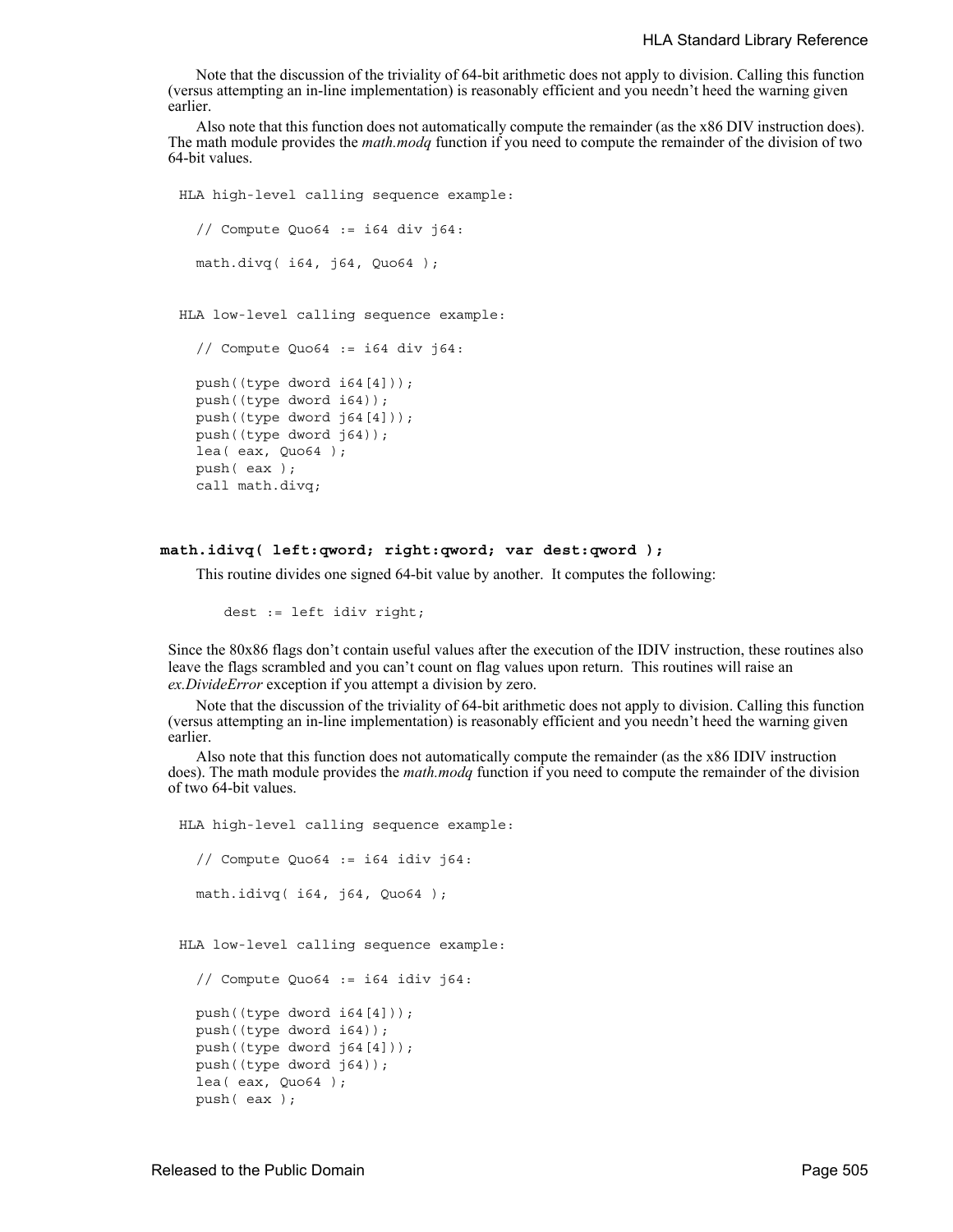call math.idivq;

#### **math.modq( left:qword; right:qword; var dest:qword );**

This routine divides one unsigned 64-bit value by another and stores the remainder into a destination variable. It computes the following:

```
dest := left & right;// Unsigned modulo
```
Since the 80x86 flags don't contain useful values after the execution of the DIV instruction, these routines also leave the flags scrambled and you can't count on flag values upon return. This routines will raise an *ex.DivideError* exception if you attempt a division by zero.

Note that the discussion of the triviality of 64-bit arithmetic does not apply to division. Calling this function (versus attempting an in-line implementation) is reasonably efficient and you needn't heed the warning given earlier.

HLA high-level calling sequence example:

```
// Compute Rem64 := i64 % j64:
  math.modq( i64, j64, Rem64 );
HLA low-level calling sequence example:
  // Compute Rem64 := i64 % j64:
  push((type dword i64[4]));
  push((type dword i64));
  push((type dword j64[4]));
  push((type dword j64));
  lea( eax, Rem64 );
  push( eax );
  call math.modq;
```
### **math.imodq( left:qword; right:qword; var dest:qword );**

This routine divides one signed 64-bit value by another and stores the remainder into a destination variable. It computes the following:

dest := left % right;// Signed modulo

Since the 80x86 flags don't contain useful values after the execution of the IDIV instruction, these routines also leave the flags scrambled and you can't count on flag values upon return. This routines will raise an *ex.DivideError* exception if you attempt a division by zero.

Note that the discussion of the triviality of 64-bit arithmetic does not apply to division. Calling this function (versus attempting an in-line implementation) is reasonably efficient and you needn't heed the warning given earlier.

```
HLA high-level calling sequence example:
  // Compute Rem64 := i64 % j64:
  math.imodq( i64, j64, Rem64 );
HLA low-level calling sequence example:
```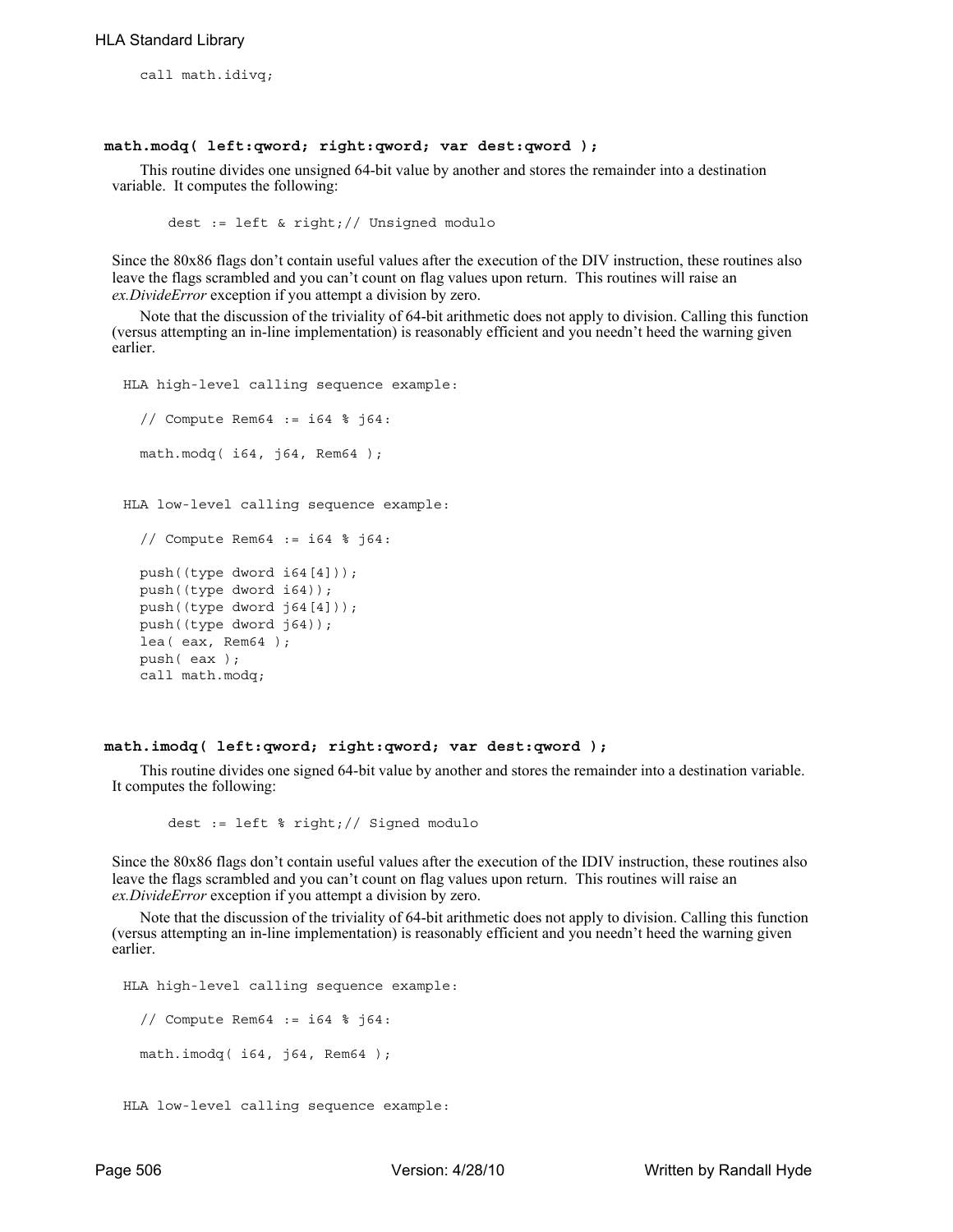```
// Compute Rem64 := i64 % j64:
push((type dword i64[4]));
push((type dword i64));
push((type dword j64[4]));
push((type dword j64));
lea( eax, Rem64 );
push( eax );
call math.imodq;
```
### **math.mulq( left:qword; right:qword; var dest:qword );**

This routine multiplies one unsigned 64-bit value by another and stores the product into a destination variable. It computes the following:

dest := left \* right;// Unsigned multiplication

This function sets the carry and overflow flags if there was an unsigned overflow during the operation.

```
HLA high-level calling sequence example:
```

```
// Compute Prod64 := i64 * j64:
math.mulq( i64, j64, Prod64 );
```
HLA low-level calling sequence example:

```
// Compute Prod64 := i64 % j64:
push((type dword i64[4]));
push((type dword i64));
push((type dword j64[4]));
push((type dword j64));
lea( eax, Prod64 );
push( eax );
call math.mulq;
```
#### **math.imulq( left:qword; right:qword; var dest:qword );**

This routine multiplies one signed 64-bit value by another and stores the signed product into a destination variable. It computes the following:

dest := left \* right;// Signed multiplication

This function sets the carry and overflow flags if there was an unsigned overflow during the operation.

HLA high-level calling sequence example:

// Compute Prod64 :=  $i64 * j64$ : math.imulq( i64, j64, Prod64 );

HLA low-level calling sequence example: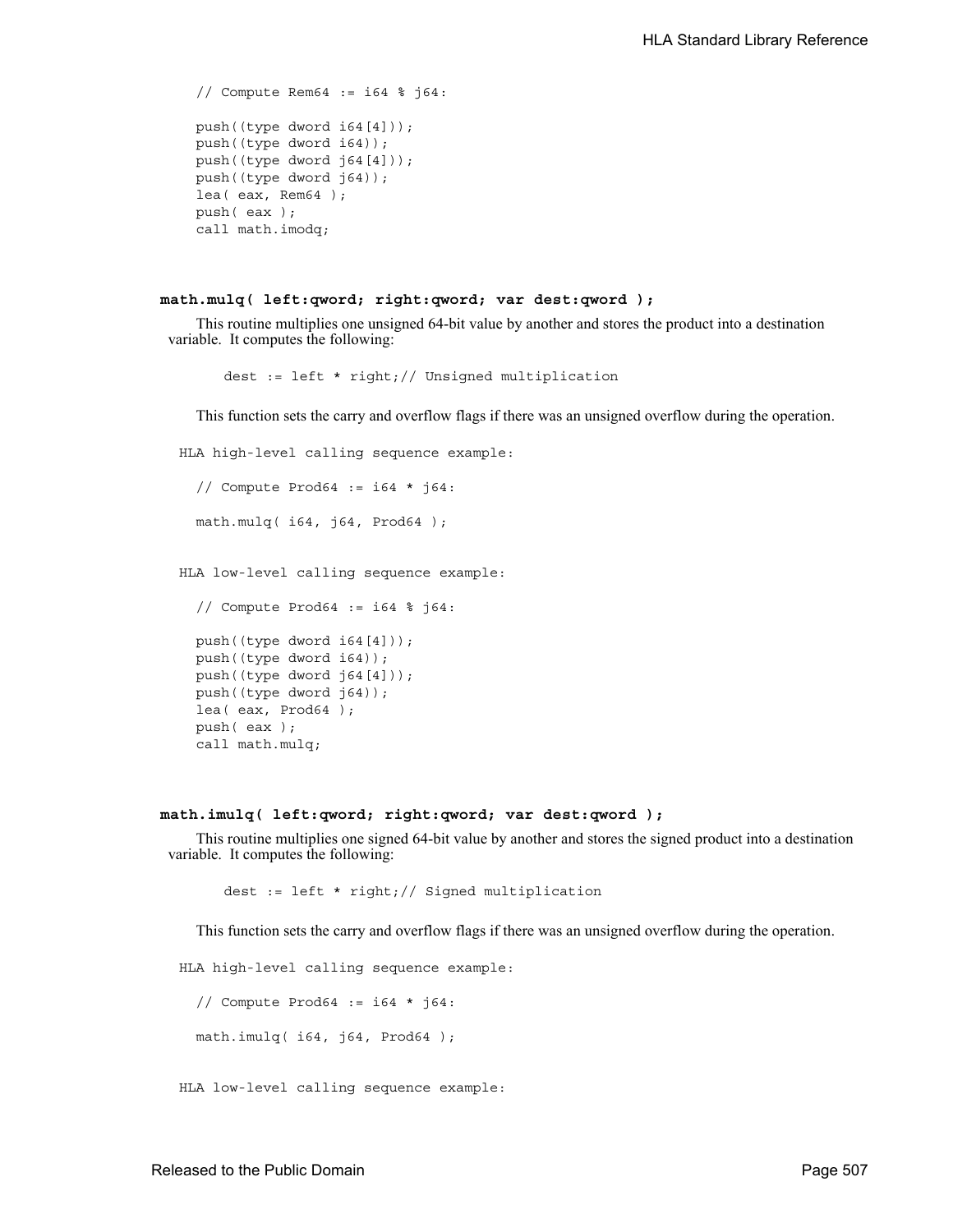```
// Compute Prod64 := i64 % j64:
push((type dword i64[4]));
push((type dword i64));
push((type dword j64[4]));
push((type dword j64));
lea( eax, Prod64 );
push( eax );
call math.imulq;
```
#### **math.negq( source:qword; var dest:qword );**

This function negates (two's complement) the source operand and stores the result into the destination operand. It computes the following:

```
dest := -source;
```
This function leaves the 80x86 flags containing the same values one would expect after the execution of the NEG instruction

```
HLA high-level calling sequence example:
```

```
math.negq( i64, Neg64 );
HLA low-level calling sequence example:
  // Compute Neg64 := -i64:
```
// Compute Neg64 := -i64:

```
push((type dword i64[4]));
push((type dword i64));
lea( eax, Neg64 );
push( eax );
call math.negq;
```
## **math.andq( left:qword; right:qword; var dest:qword );**

This routine logically ANDs two quad-word 64-bit integer values. It computes the following:

dest := left & right;// "&" implies bitwise AND operation

This routine sets the 80x86 flags exactly the same way that the standard AND instruction does. In particular, you may test the zero flag afterwards for a zero result, you can test the sign flag to determine if there was a negative result, the carry and overflow flags are both clear.

```
HLA high-level calling sequence example:
  // Compute Dest64 := i64 & j64:
  math.andq(i64, j64, Dest64);
HLA low-level calling sequence example:
  // Compute Dest64 := i64 & j64:
```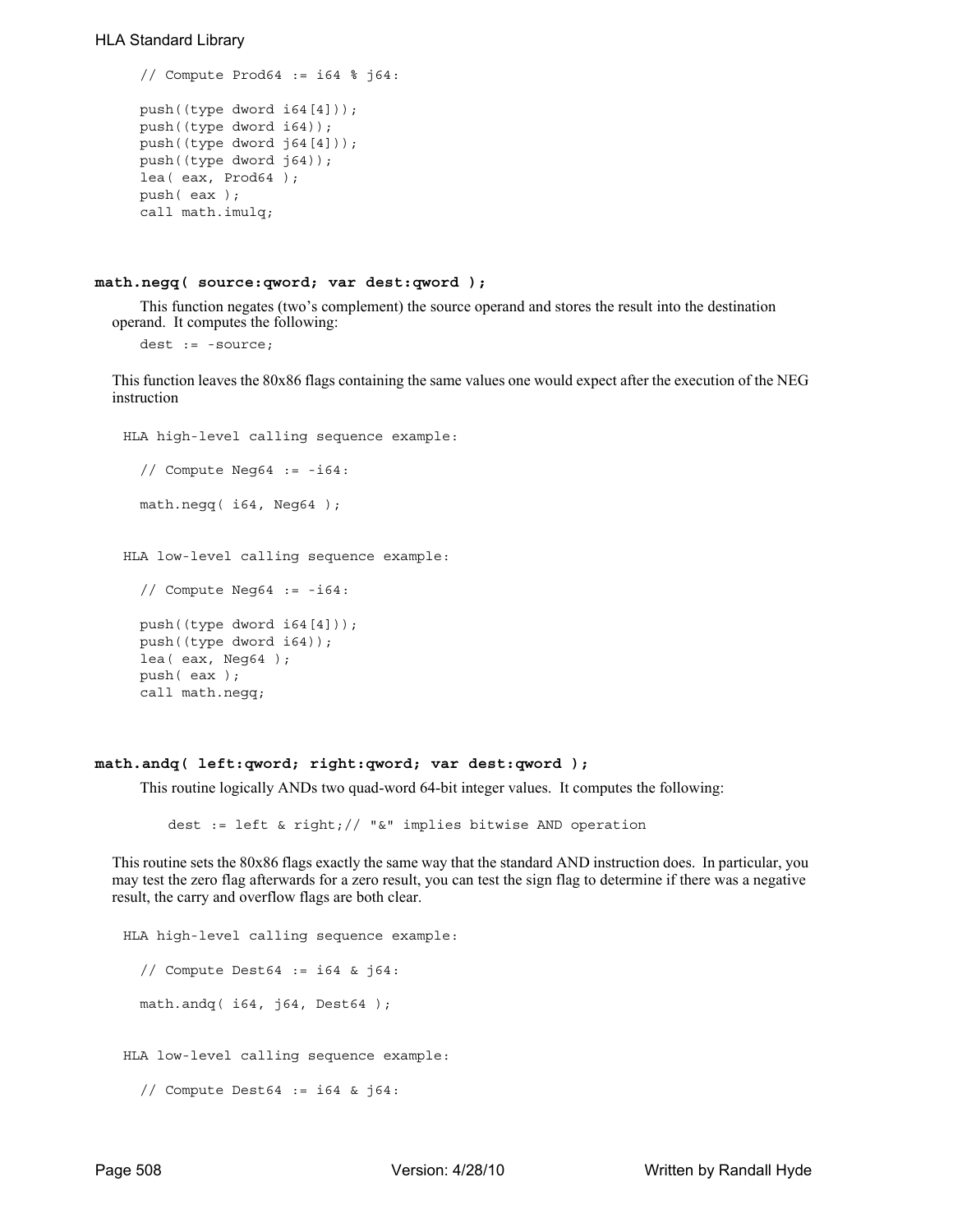```
push((type dword i64[4]));
push((type dword i64));
push((type dword j64[4]));
push((type dword j64));
lea( eax, Dest64 );
push( eax );
call math.andq;
```
#### **math.orq( left:qword; right:qword; var dest:qword );**

This function logically ORs two 64-bit values and stores the result into a 64-bit destination variable. It computes the following:

dest := left | right;

These routines set the 80x86 flags exactly the same way that the standard OR instruction does. In particular, you may test the zero flag afterwards for a zero result, you can test the sign flag to determine if there was a negative result, the carry and overflow flags are both clear.

```
HLA high-level calling sequence example:
  // Compute Dest64 := i64 | j64:
 math.orq( i64, j64, Dest64 );
```
HLA low-level calling sequence example:

```
// Compute Dest64 := i64 | j64:
push((type dword i64[4]));
push((type dword i64));
push((type dword j64[4]));
push((type dword j64));
lea( eax, Dest64 );
push( eax );
call math.orq;
```
## **math.xorq( left:qword; right:qword; var dest:qword );**

This function logically XORx two 64-values and stores the result into a 64-bit variable. It computes the following:

dest := left ^ right;

This function sets the 80x86 flags exactly the same way that the standard XOR instruction does. In particular, you may test the zero flag afterwards for a zero result, you can test the sign flag to determine if there was a negative result, the carry and overflow flags are both clear.

```
HLA high-level calling sequence example:
  // Compute Dest64 := i64 \text{ } 164:
  math.xorq( i64, j64, Dest64 );
HLA low-level calling sequence example:
  // Compute Dest64 := i64 \text{ } 164:
```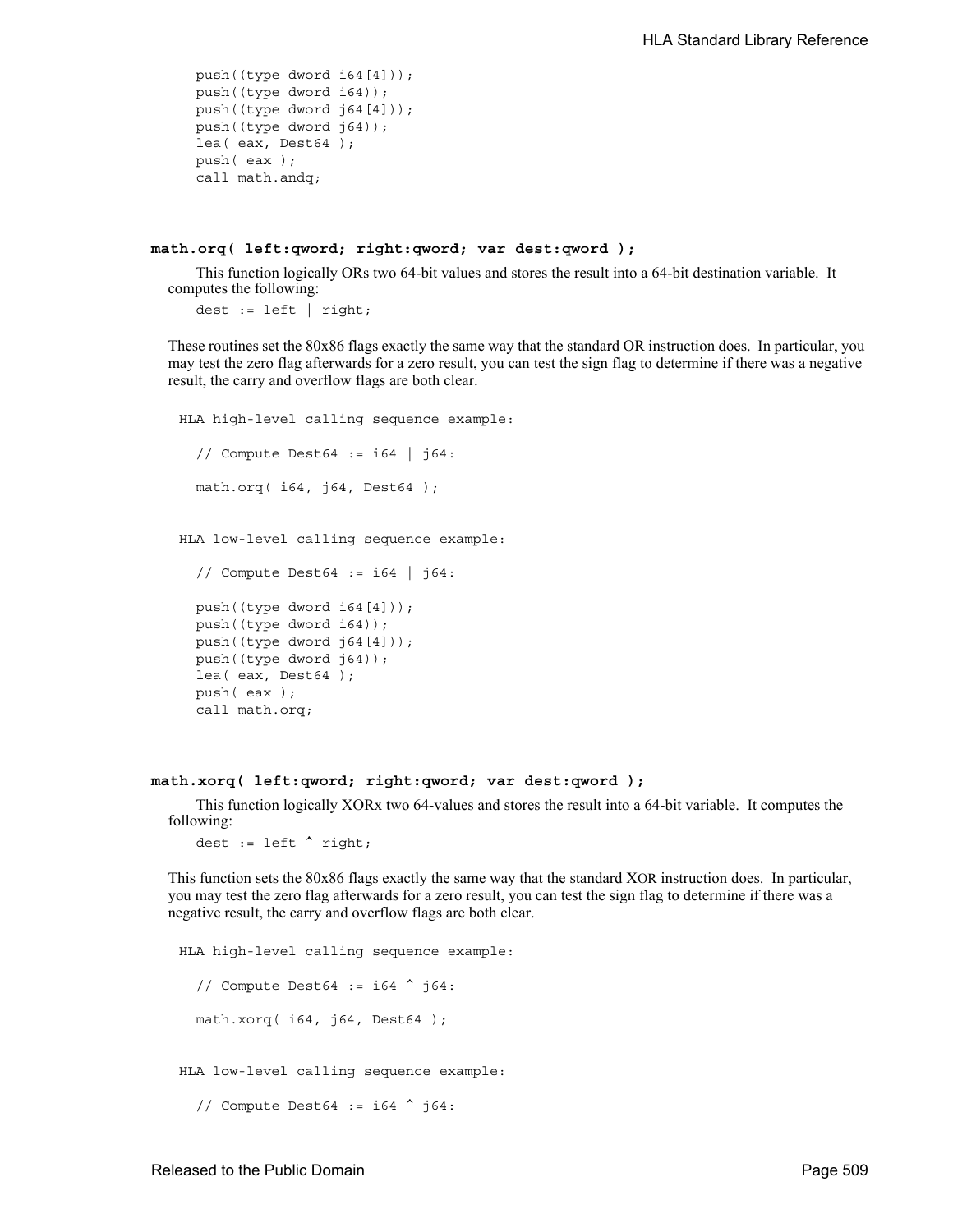```
push((type dword i64[4]));
push((type dword i64));
push((type dword j64[4]));
push((type dword j64));
lea( eax, Dest64 );
push( eax );
call math.xorq;
```
#### **math.notq( source:qword; var dest:qword );**

This function inverts all the bits in the source operand and stores the result into the destination operand. It computes the following:

dest := ~source;

This function leaves the 80x86 flags containing the same values one would expect after the execution of the NOT instruction. Extended precision NOT is an especially trivial operation to compute manually; you should carefully consider whether you really want to use this function. Consistent flag results is probably the only good reason for using this function.

```
HLA high-level calling sequence example:
  // Compute Neg64 := not(i64):
  math.notq( i64, Not64 );
HLA low-level calling sequence example:
  // Compute Neg64 := not(i64):
 push((type dword i64[4]));
 push((type dword i64));
 lea( eax, Not64 );
 push( eax );
  call math.notq;
```
### **math.shlq( count:uns32; source:qword; var dest:qword );**

This function logically shifts left a 64-bit value the number of bits specified by the *count* operand. It stores the result into the 64-bit dest operand. It computes the following:

dest := source << count;// Logical shift left operation

These routines set the 80x86 flags exactly the same way that the standard SHL instruction does. In particular, you may test the zero flag afterwards for a zero result, you can test the sign flag to determine if there was a negative result, the carry flag contains the last carry out of the H.O. bit, and the overflow flag is set if the last shift caused a sign change.

```
HLA high-level calling sequence example:
  // Compute Dest64 := \frac{1}{64} << i32:
  math.shlq( i32, j64, Dest64 );
HLA low-level calling sequence example:
```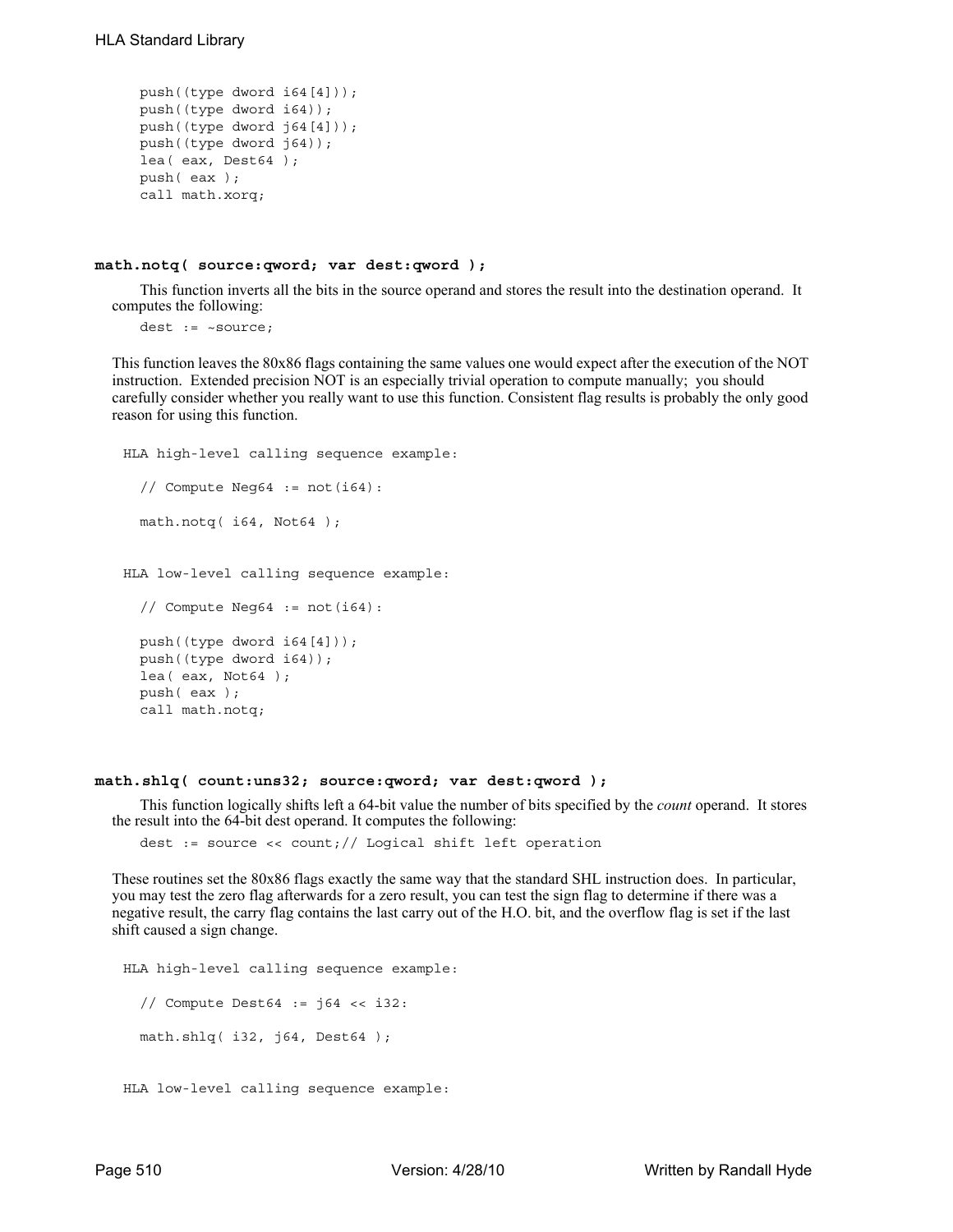```
// Compute Dest64 := \frac{1}{64} << \frac{132}{64}push( i32 );
push((type dword j64[4]));
push((type dword j64));
lea( eax, Dest64 );
push( eax );
call math.shlq;
```
#### **math.shrq( count:uns32; source:qword; var dest:qword );**

This function logically shifts right a 64-bit value the number of bits specified by the *count* operand. It stores the result into the 64-bit dest operand. It computes the following:

dest := source >> count;// Loqical shift right operation

These routines set the 80x86 flags exactly the same way that the standard SHR instruction does. In particular, you may test the zero flag afterwards for a zero result, you can test the sign flag to determine if there was a negative result, the carry flag contains the last carry out of the H.O. bit, and the overflow flag is set if the last shift caused a sign change.

```
HLA high-level calling sequence example:
  // Compute Dest64 := j64 >> i32:
  math.shrq( i32, j64, Dest64 );
HLA low-level calling sequence example:
  // Compute Dest64 := \frac{1}{64} >> \frac{132}{64}push( i32 );
  push((type dword j64[4]));
  push((type dword j64));
  lea( eax, Dest64 );
  push( eax );
  call math.shrq;
```
# **20.4 128-Bit Arithmetic and Logical Operations**

The HLA Standard Library provides a complete set of arithmetic and logical operations for 128-bit integers. Extended precision arithmetic is fairly straight forward and an in-line coding of some of these functions will generally be faster than calling these functions

Another reason (beyond the procedure call overhead) that these procedures are slower than the in-line code is that the standard extended precision add sequence does not set the zero flag properly; these procedures have to execute several additional instructions to preserve the carry, sign, and overflow flags as well as properly set the zero flag. So, for example, if you don't use the value of the zero flag upon return, all this extra work goes to waste.

These procedures are convenient to use and are perfectly acceptable when performance is not an issue. Another advantage is that these routines work memory to memory and don't disturb the values in any registers; and also, these routines use a "three-address" form that allows a different destination address (i.e., the destination does not have to be the same as one of the source operands. Of course, as already mentioned, these functions tend to set the flags the same way the basic machine instructions would set them, a big advantage if you are testing the flags after extended-precision arithmetic operations.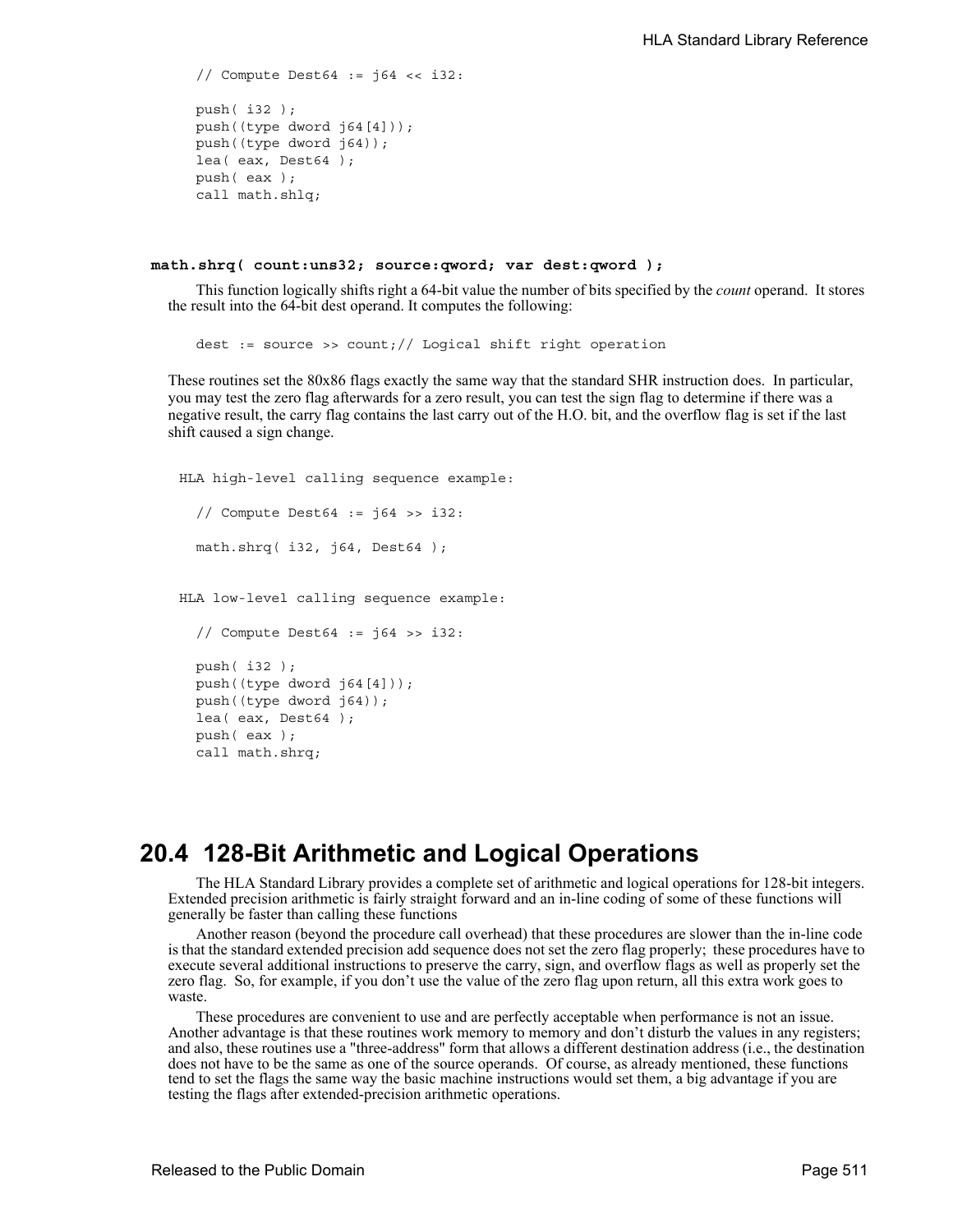#### **math.addl( left:lword; right:lword; var dest:lword );**

This routine adds two 128-bit integer values and stores the result in a 128-bit destination memory location. The values may be signed or unsigned. This routine computes the following:

dest := left + right;

This function sets the 80x86 flags exactly the same way that the standard ADD instruction does. In particular, you may test the zero flag afterwards for a zero result, you can test the sign flag to determine if there was a negative result, the carry and overflow flags denote unsigned or signed overflow (respectively).

```
HLA high-level calling sequence example:
  // Compute Sum128 := i128 + j128:
  math.addl( i128, j128, Sum128 );
HLA low-level calling sequence example:
  // Compute Sum128 := i128 + j128:
 push((type dword i128[12]));
 push((type dword i128[8]));
 push((type dword i128[4]));
 push((type dword i128));
 push((type dword j128[12]));
 push((type dword j128[8]));
 push((type dword j128[4]));
 push((type dword j128));
  lea( eax, Sum128 );
  push( eax );
  call math.addl;
```
#### **math.subl( left:lword; right:lword; var dest:lword );**

This function subtracts two 128-bit integer values and stores their difference in *dest*. The values may be signed or unsigned. This function computes the following:

dest := left - right;

This function sets the 80x86 flags exactly the same way that the standard SUB instruction does. In particular, you may test the zero flag afterwards for a zero result, you can test the sign flag to determine if there was a negative result, the carry and overflow flags denote unsigned or signed overflow (respectively).

```
HLA high-level calling sequence example:
  // Compute Dif128 := i128 - j128:
  math.subl( i128, j128, Dif128 );
HLA low-level calling sequence example:
  // Compute Dif128 := i128 - j128:
  push((type dword i128[12]));
  push((type dword i128[8]));
  push((type dword i128[4]));
```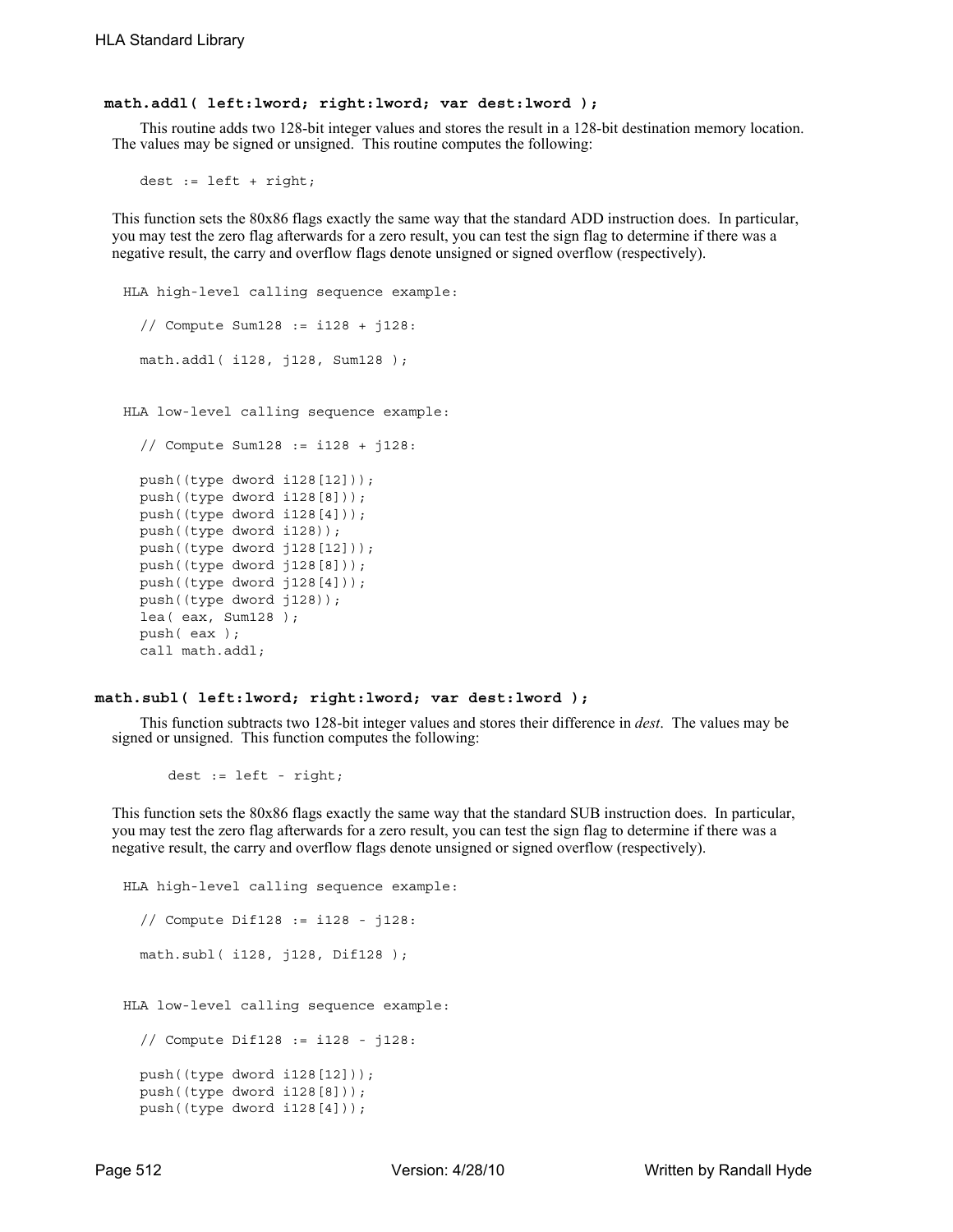```
push((type dword i128));
push((type dword j128[12]));
push((type dword j128[8]));
push((type dword j128[4]));
push((type dword j128));
lea( eax, Dif128 );
push( eax );
call math.subl;
```
### **math.divl( left:lword; right:lword; var dest:lword );**

This routine divides one unsigned 128-bit value by another. It computes the following:

dest := left div right;

Since the 80x86 flags don't contain useful values after the execution of the DIV instruction, these routines also leave the flags scrambled and you can't count on flag values upon return. This routines will raise an *ex.DivideError* exception if you attempt a division by zero.

Note that the discussion of the triviality of 128-bit arithmetic does not apply to division. Calling this function (versus attempting an in-line implementation) is reasonably efficient and you needn't heed the warning given earlier.

Also note that this function does not automatically compute the remainder (as the x86 DIV instruction does). The math module provides the *math.modl* function if you need to compute the remainder of the division of two 128-bit values.

```
HLA high-level calling sequence example:
  // Compute Quo128 := i128 div j128:
 math.divl( i128, j128, Quo128 );
HLA low-level calling sequence example:
 // Compute Quo128 := i128 div j128:
 push((type dword i128[12]));
 push((type dword i128[8]));
 push((type dword i128[4]));
 push((type dword i128));
 push((type dword j128[12]));
 push((type dword j128[8]));
 push((type dword j128[4]));
 push((type dword j128));
 lea( eax, Quo128 );
 push( eax );
 call math.divl;
```
## **math.idivl( left:lword; right:lword; var dest:lword );**

This routine divides one signed 128-bit value by another. It computes the following:

dest := left idiv right;

Since the 80x86 flags don't contain useful values after the execution of the IDIV instruction, these routines also leave the flags scrambled and you can't count on flag values upon return. This routines will raise an *ex.DivideError* exception if you attempt a division by zero.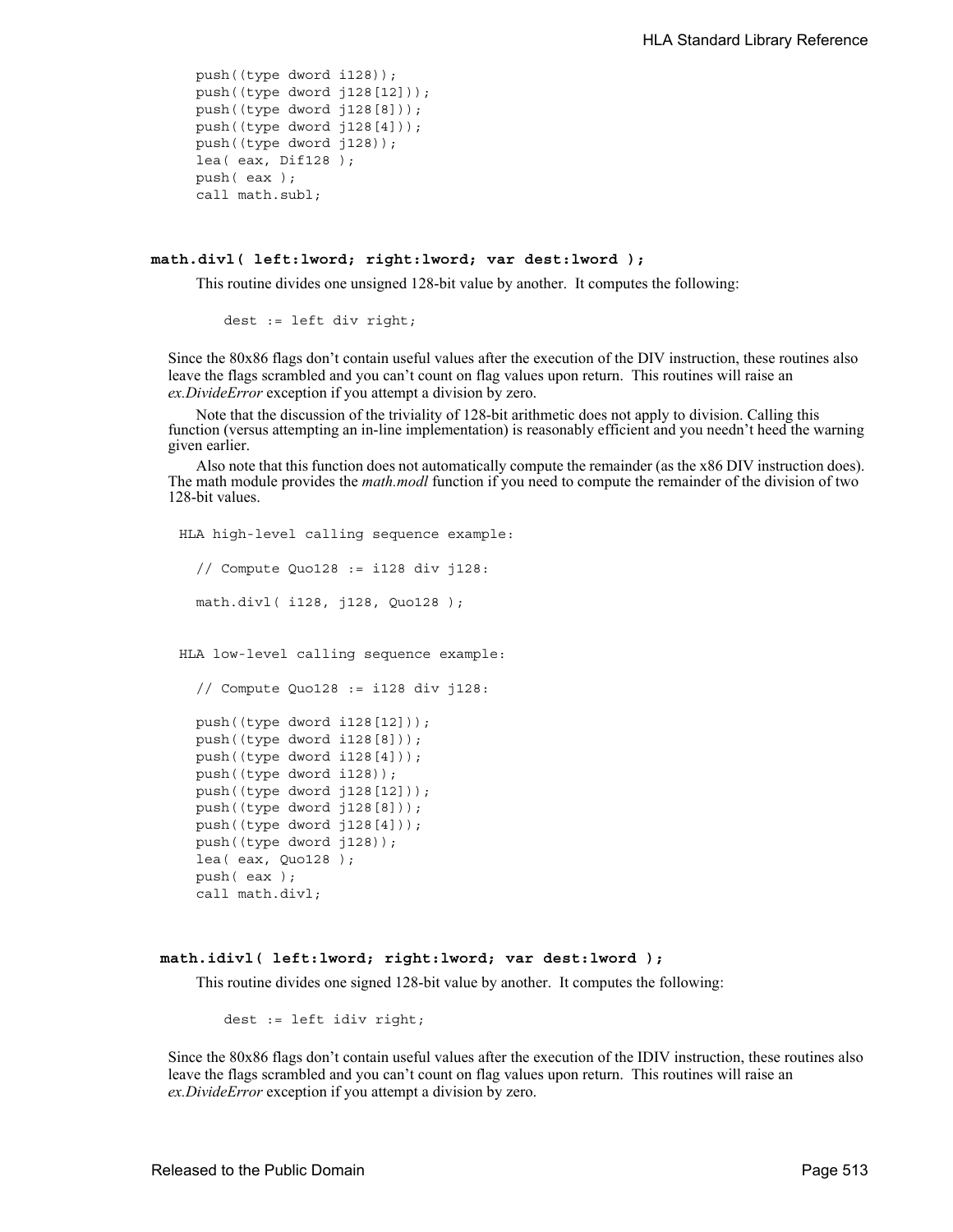Note that the discussion of the triviality of 128-bit arithmetic does not apply to division. Calling this function (versus attempting an in-line implementation) is reasonably efficient and you needn't heed the warning given earlier.

Also note that this function does not automatically compute the remainder (as the x86 IDIV instruction does). The math module provides the *math.modl* function if you need to compute the remainder of the division of two 128-bit values.

```
HLA high-level calling sequence example:
  // Compute Quo128 := i128 idiv j128:
  math.idivl( i128, j128, Quo128 );
HLA low-level calling sequence example:
  // Compute Quo128 := i128 idiv j128:
  push((type dword i128[12]));
  push((type dword i128[8]));
  push((type dword i128[4]));
  push((type dword i128));
  push((type dword j128[12]));
  push((type dword j128[8]));
  push((type dword j128[4]));
  push((type dword j128));
  lea( eax, Quo128 );
  push( eax );
  call math.idivl;
```
#### **math.modl( left:lword; right:lword; var dest:lword );**

This routine divides one unsigned 128-bit value by another and stores the remainder into a destination variable. It computes the following:

```
dest := left & right;// Unsigned modulo
```
Since the 80x86 flags don't contain useful values after the execution of the DIV instruction, these routines also leave the flags scrambled and you can't count on flag values upon return. This routines will raise an *ex.DivideError* exception if you attempt a division by zero.

Note that the discussion of the triviality of 128-bit arithmetic does not apply to division. Calling this function (versus attempting an in-line implementation) is reasonably efficient and you needn't heed the warning given earlier.

```
HLA high-level calling sequence example:
  // Compute Rem128 := i128 % j128:
  math.modl( i128, j128, Rem128 );
HLA low-level calling sequence example:
  // Compute Rem128 := i128 % j128:
  push((type dword i128[12]));
  push((type dword i128[8]));
  push((type dword i128[4]));
  push((type dword i128));
```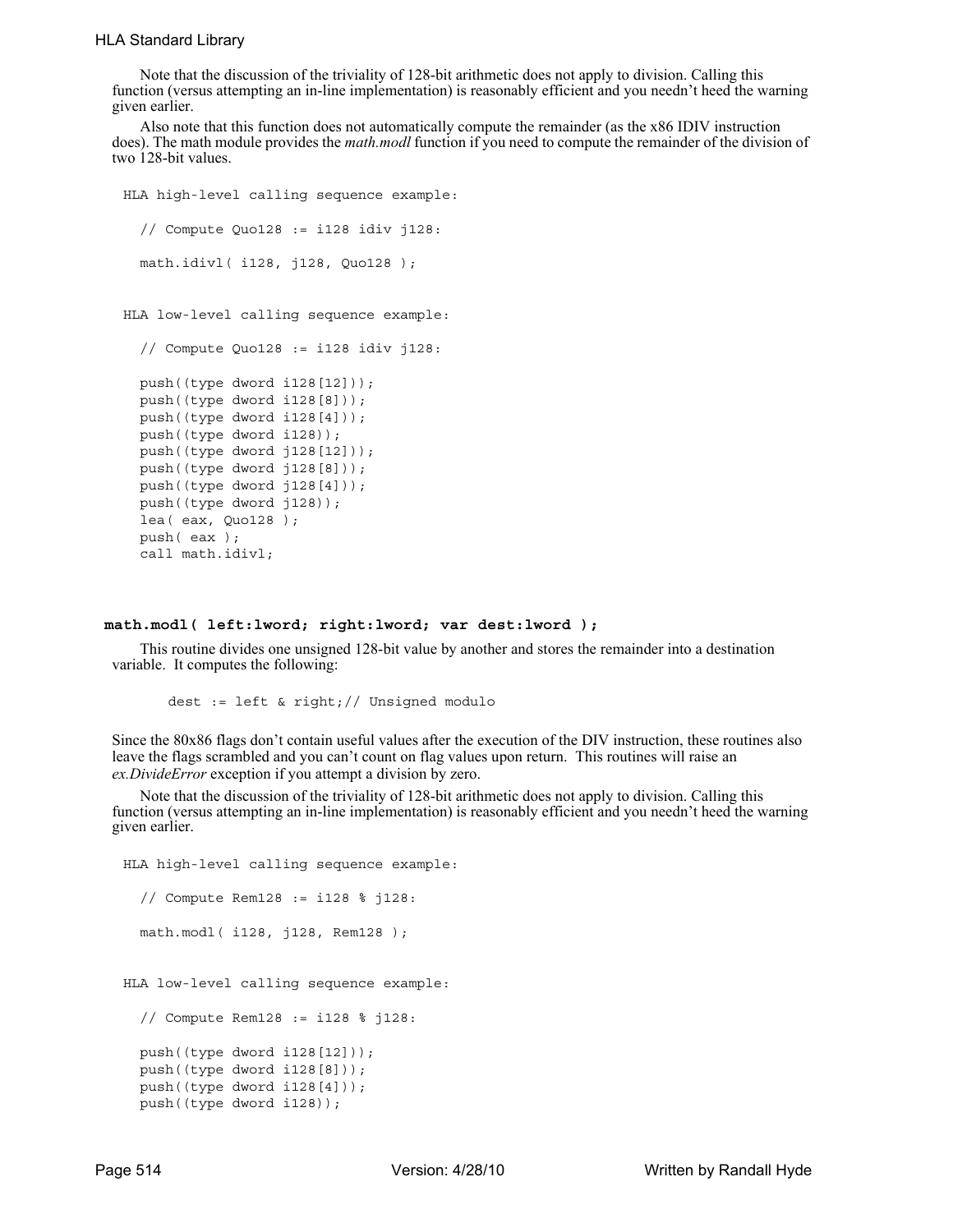```
push((type dword j128[12]));
push((type dword j128[8]));
push((type dword j128[4]));
push((type dword j128));
lea( eax, Rem128 );
push( eax );
call math.modl;
```
#### **math.imodl( left:lword; right:lword; var dest:lword );**

This routine divides one signed 128-bit value by another and stores the remainder into a destination variable. It computes the following:

dest := left % right;// Signed modulo

Since the 80x86 flags don't contain useful values after the execution of the IDIV instruction, these routines also leave the flags scrambled and you can't count on flag values upon return. This routines will raise an *ex.DivideError* exception if you attempt a division by zero.

Note that the discussion of the triviality of 128-bit arithmetic does not apply to division. Calling this function (versus attempting an in-line implementation) is reasonably efficient and you needn't heed the warning given earlier.

```
HLA high-level calling sequence example:
  // Compute Rem128 := i128 % j128:
 math.imodl( i128, j128, Rem128 );
HLA low-level calling sequence example:
  // Compute Rem128 := i128 % j128:
 push((type dword i128[12]));
 push((type dword i128[8]));
 push((type dword i128[4]));
 push((type dword i128));
 push((type dword j128[12]));
 push((type dword j128[8]));
```
push((type dword j128[4])); push((type dword j128)); lea( eax, Rem128 );

push( eax ); call math.imodl;

```
 math.mull( left:lword; right:lword; var dest:lword );
```
This routine multiplies one unsigned 128-bit value by another and stores the product into a destination variable. It computes the following:

dest := left \* right;// Unsigned multiplication

This function sets the carry and overflow flags if there was an unsigned overflow during the operation.

HLA high-level calling sequence example:

// Compute Prod128 := i128 \* j128: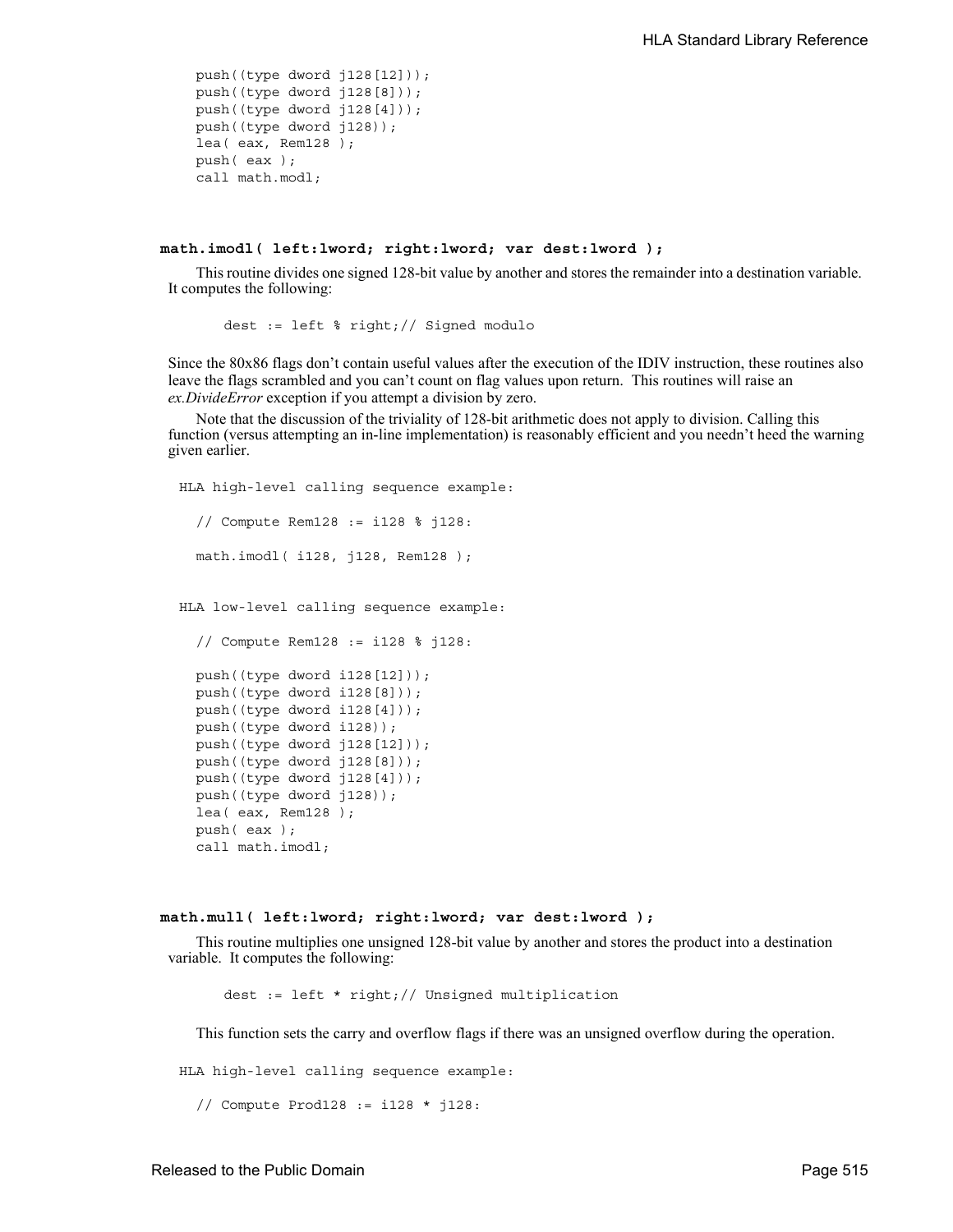```
math.mull( i128, j128, Prod128 );
HLA low-level calling sequence example:
  // Compute Prod128 := i128 % j128:
 push((type dword i128[12]));
  push((type dword i128[8]));
 push((type dword i128[4]));
 push((type dword i128));
 push((type dword j128[12]));
 push((type dword j128[8]));
 push((type dword j128[4]));
 push((type dword j128));
 lea( eax, Prod128 );
 push( eax );
 call math.mull;
```
#### **math.imull( left:lword; right:lword; var dest:lword );**

This routine multiplies one signed 128-bit value by another and stores the signed product into a destination variable. It computes the following:

dest := left \* right;// Signed multiplication

This function sets the carry and overflow flags if there was an unsigned overflow during the operation.

```
HLA high-level calling sequence example:
  // Compute Prod128 := i128 * j128:
  math.imull( i128, j128, Prod128 );
HLA low-level calling sequence example:
  // Compute Prod128 := i128 % j128:
  push((type dword i128[12]));
  push((type dword i128[8]));
  push((type dword i128[4]));
 push((type dword i128));
 push((type dword j128[12]));
  push((type dword j128[8]));
 push((type dword j128[4]));
 push((type dword j128));
 lea( eax, Prod128 );
 push( eax );
  call math.imull;
```
#### **math.negl( source:lword; var dest:lword );**

This function negates (two's complement) the source operand and stores the result into the destination operand. It computes the following:

dest := -source;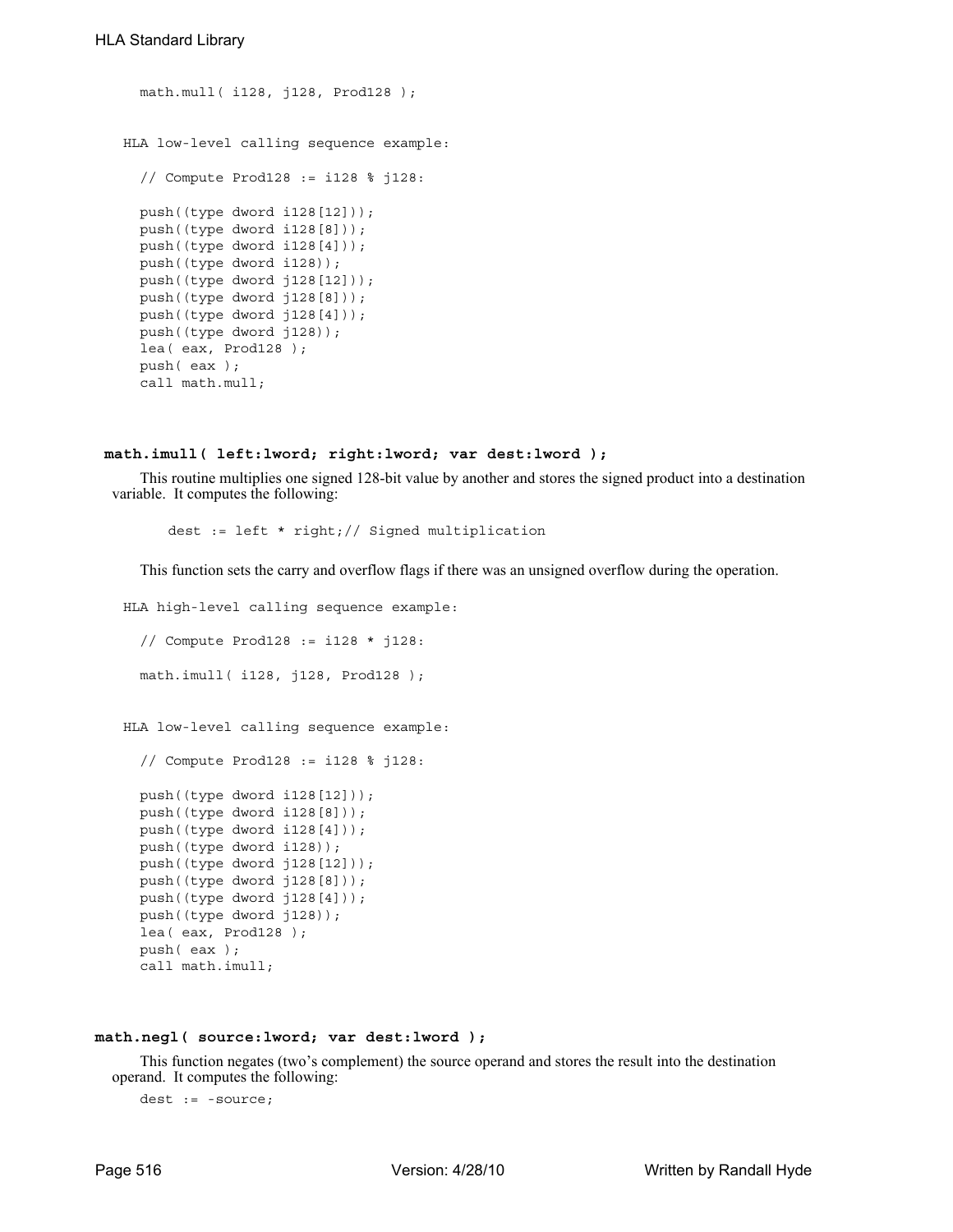This function leaves the 80x86 flags containing the same values one would expect after the execution of the NEG instruction

```
HLA high-level calling sequence example:
  // Compute Neg128 := -i128:
  math.negl( i128, Neg128 );
HLA low-level calling sequence example:
  // Compute Neg128 := -i128:
  push((type dword i128[12]));
  push((type dword i128[8]));
  push((type dword i128[4]));
  push((type dword i128));
  lea( eax, Neg128 );
  push( eax );
  call math.negl;
```
## **math.andl( left:lword; right:lword; var dest:lword );**

This routine logically ANDs two 128-bit values. It computes the following:

dest := left & right;// "&" implies bitwise AND operation

This routine sets the 80x86 flags exactly the same way that the standard AND instruction does. In particular, you may test the zero flag afterwards for a zero result, you can test the sign flag to determine if there was a negative result, the carry and overflow flags are both clear.

```
HLA high-level calling sequence example:
 // Compute Dest128 := i128 & j128:
 math.andl( i128, j128, Dest128 );
HLA low-level calling sequence example:
 // Compute Dest128 := i128 & j128:
 push((type dword i128[12]));
 push((type dword i128[8]));
 push((type dword i128[4]));
 push((type dword i128));
 push((type dword j128[12]));
 push((type dword j128[8]));
 push((type dword j128[4]));
```

```
Released to the Public Domain Page 517 Page 517
```
push( eax ); call math.andl;

push((type dword j128)); lea( eax, Dest128 );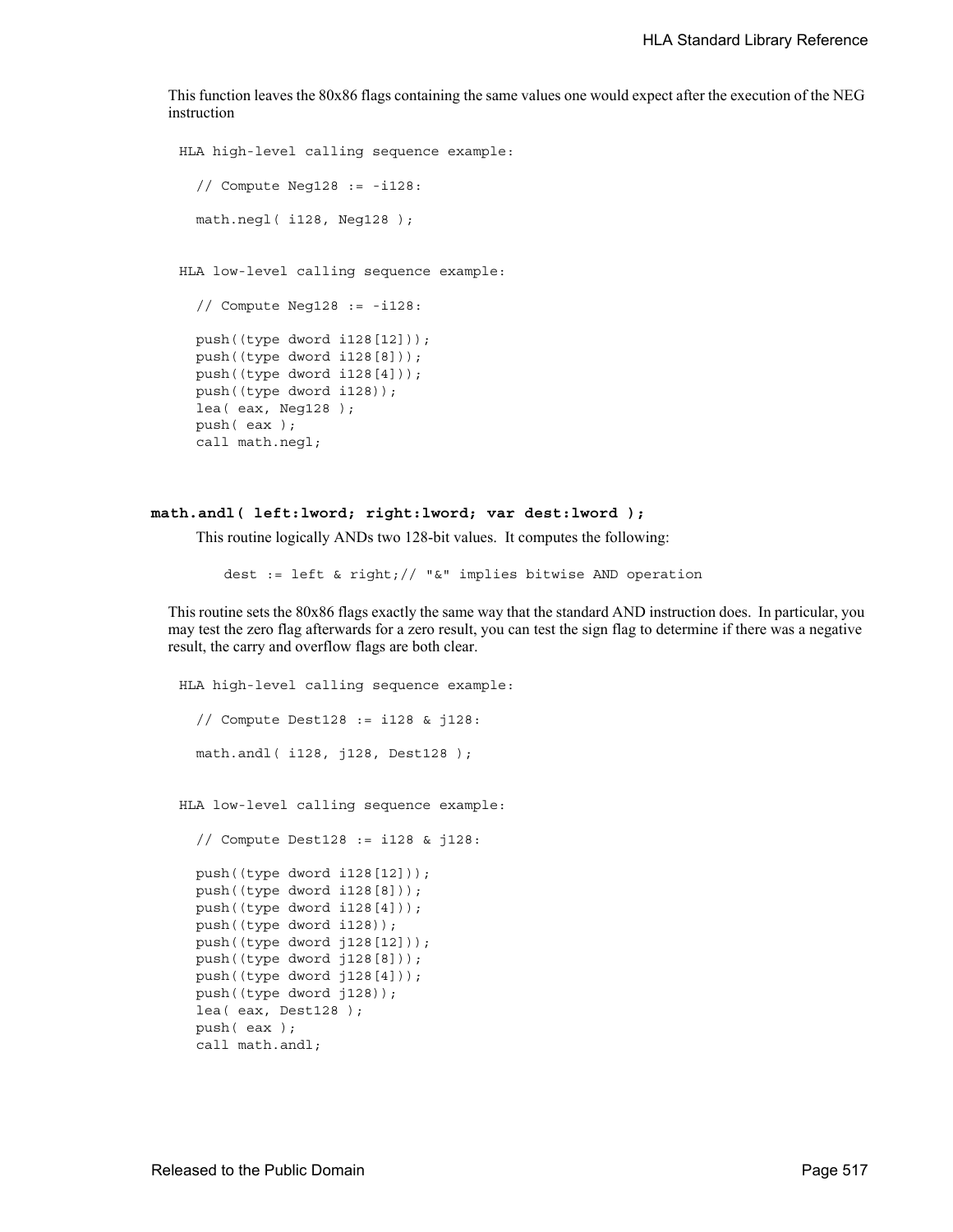## **math.orl( left:lword; right:lword; var dest:lword );**

This function logically ORs two 128-bit values and stores the result into a 128-bit destination variable. It computes the following:

dest := left | right;// "|" implies bitwise logical OR

This function sets the 80x86 flags exactly the same way that the standard OR instruction does. In particular, you may test the zero flag afterwards for a zero result, you can test the sign flag to determine if there was a negative result, the carry and overflow flags are both clear.

```
HLA high-level calling sequence example:
  // Compute Dest128 := i128 | j128:
  math.orl( i128, j128, Dest128 );
```
HLA low-level calling sequence example:

```
// Compute Dest128 := i128 | j128:
push((type dword i128[12]));
push((type dword i128[8]));
push((type dword i128[4]));
push((type dword i128));
push((type dword j128[12]));
push((type dword j128[8]));
push((type dword j128[4]));
push((type dword j128));
lea( eax, Dest128 );
push( eax );
call math.orl;
```
#### **math.xorl( left:lword; right:lword; var dest:lword );**

This function logically XORs two 128-values and stores the result into a 128-bit variable. It computes the following:

dest := left  $\hat{ }$  right;// " $\hat{ }$ " denotes bitwise exclusive-OR.

This function sets the 80x86 flags exactly the same way that the standard XOR instruction does. In particular, you may test the zero flag afterwards for a zero result, you can test the sign flag to determine if there was a negative result, the carry and overflow flags are both clear.

```
HLA high-level calling sequence example:
  // Compute Dest128 := i128 ^ j128:
  math.xorl( i128, j128, Dest128 );
HLA low-level calling sequence example:
  // Compute Dest128 := i128 ^ j128:
  push((type dword i128[12]));
  push((type dword i128[8]));
  push((type dword i128[4]));
```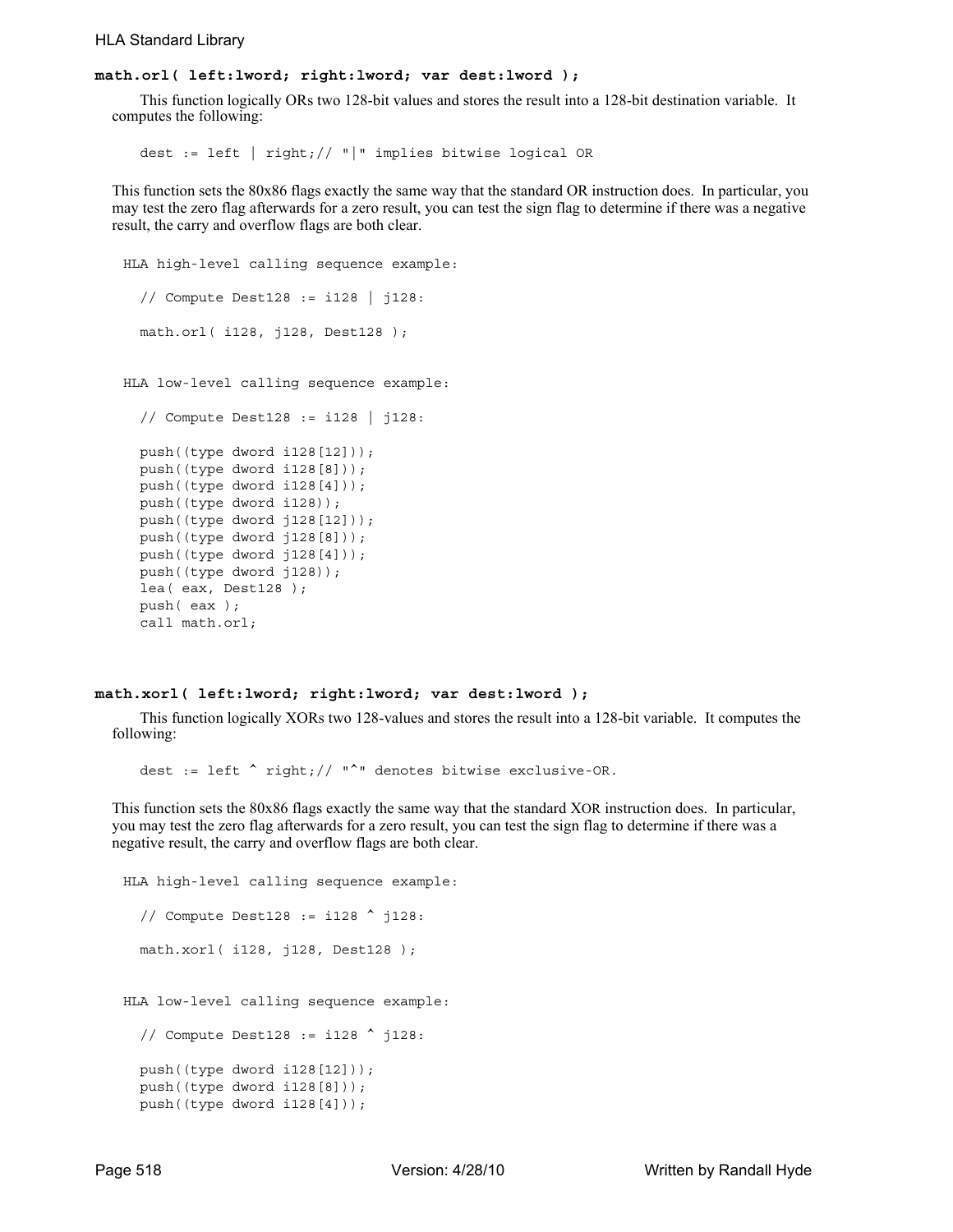```
push((type dword i128));
push((type dword j128[12]));
push((type dword j128[8]));
push((type dword j128[4]));
push((type dword j128));
lea( eax, Dest128 );
push( eax );
call math.xorl;
```
#### **math.notl( source:lword; var dest:lword );**

This function inverts all the bits in the source operand and stores the result into the destination operand. It computes the following:

dest := ~source;

This function leaves the 80x86 flags containing the same values one would expect after the execution of the NOT instruction. Extended precision NOT is an especially trivial operation to compute manually; you should carefully consider whether you really want to use this function. Consistent flag results is probably the only good reason for using this function.

```
HLA high-level calling sequence example:
  // Compute Neg128 := not(i128):
 math.notl( i128, Not128 );
HLA low-level calling sequence example:
  // Compute Neg128 := not(i128):
 push((type dword i128[12]));
 push((type dword i128[8]));
 push((type dword i128[4]));
 push((type dword i128));
 lea( eax, Not128 );
 push( eax );
 call math.notl;
```
#### **math.shll( count:uns32; source:lword; var dest:lword );**

This function logically shifts left a 128-bit value the number of bits specified by the *count* operand. It stores the result into the 128-bit dest operand. It computes the following:

dest := source << count;// Logical shift left operation

This function sets the 80x86 flags exactly the same way that the standard SHL instruction does. In particular, you may test the zero flag afterwards for a zero result, you can test the sign flag to determine if there was a negative result, the carry flag contains the last carry out of the H.O. bit, and the overflow flag is set if the last shift caused a sign change.

HLA high-level calling sequence example: // Compute Dest128 := j128 << i32: math.shll( i32, j128, Dest128 );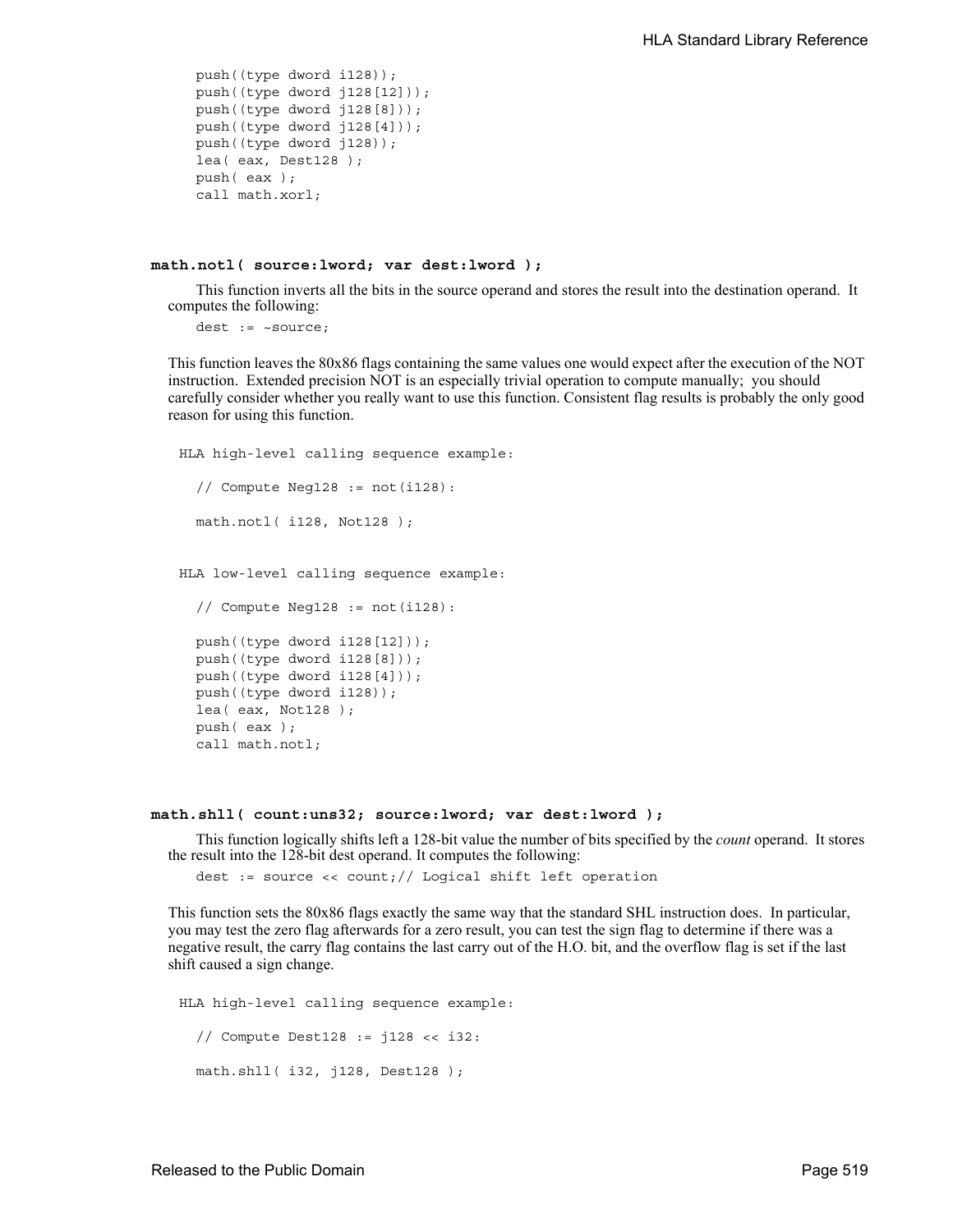```
HLA low-level calling sequence example:
  // Compute Dest128 := j128 << i32:
  push( i32 );
  push((type dword j128[12]));
  push((type dword j128[8]));
  push((type dword j128[4]));
  push((type dword j128));
  lea( eax, Dest128 );
  push( eax );
  call math.shll;
```
## **math.shrl( count:uns32; source:lword; var dest:lword );**

This function logically shifts right a 128-bit value the number of bits specified by the *count* operand. It stores the result into the 128-bit dest operand. It computes the following:

dest := source >> count;// Logical shift right operation

This function sets the 80x86 flags exactly the same way that the standard SHR instruction does. In particular, you may test the zero flag afterwards for a zero result, you can test the sign flag to determine if there was a negative result, the carry flag contains the last carry out of the H.O. bit, and the overflow flag is set if the last shift caused a sign change.

```
HLA high-level calling sequence example:
  // Compute Dest128 := j128 >> i32:
  math.shrl( i32, j128, Dest128 );
HLA low-level calling sequence example:
  // Compute Dest128 := j128 >> i32:
 push( i32 );
 push((type dword j128[12]));
 push((type dword j128[8]));
 push((type dword j128[4]));
 push((type dword j128));
  lea( eax, Dest128 );
  push( eax );
  call math.shrl;
```
# **20.5 Transcendental, Logarithmic, and Other Floating-Point Operations**

The HLA Standard Library contains a wide variety of transcendental and logarithmic functions. All of these instructions use the FPU for their computations, they do not use SSE-type floating-point instructions. These functions all assume that the CPU is in floating-point mode (that is, you've not executed any MMX instructions in your program or you haven't executed any MMX instructions since you last executed an EMMS instruction) and that the FPU stack is valid.

Because the x86 FPU supports three different real data types, each of the functions in the HLA Standard Library Math module provide variants that work on single-precision (32-bit), double-precision (64-bit), and extended-precision (80-bit) memory operands. The library also includes a version of each function that operates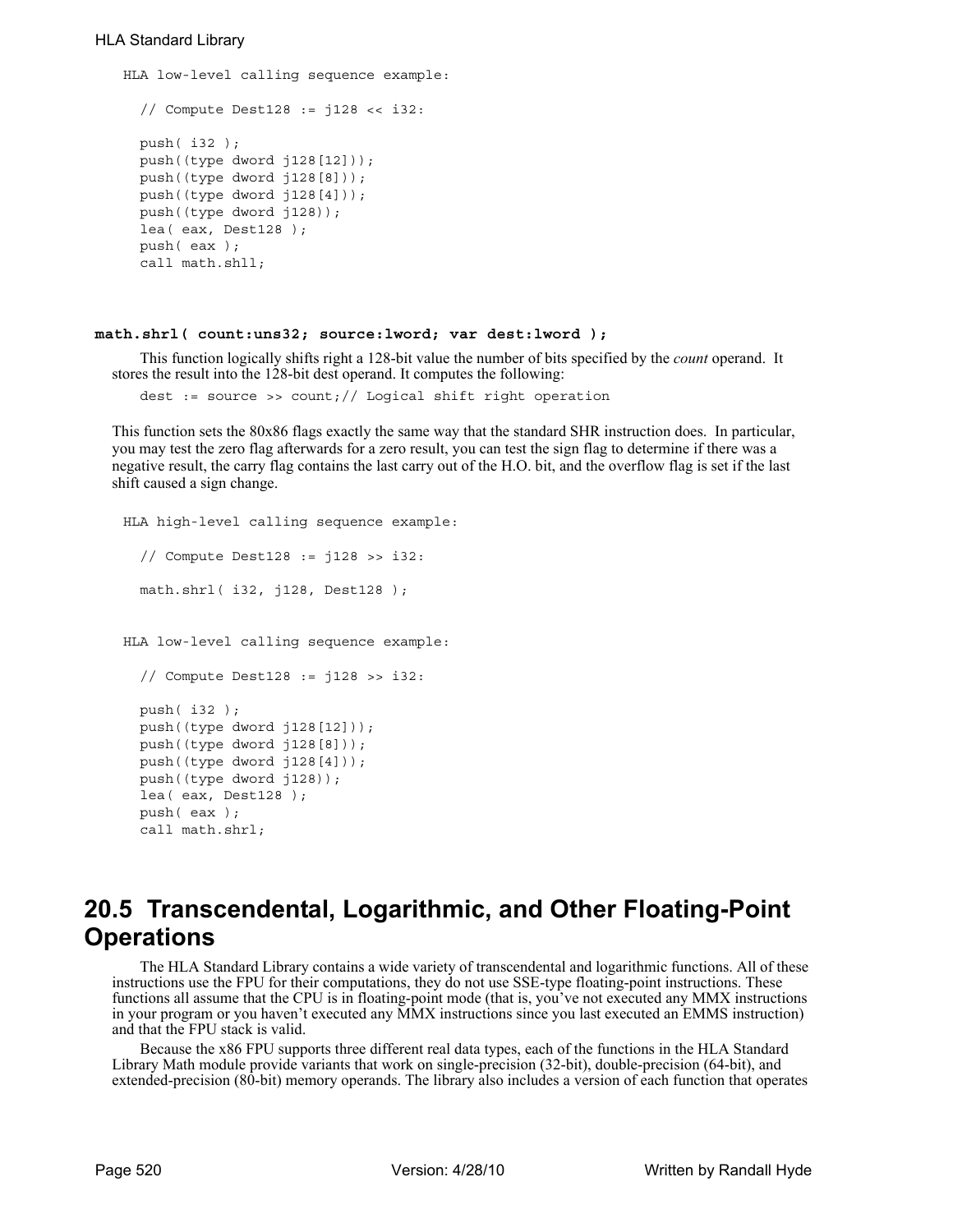on the (80-bit) value currently on the FPU's top of stack. If "*fcn*" represents a specific mathematical function name, then the HLA Standard Library generally provides the following four actual functions:

*fcn*32( r32:real32 );// Expects a real32 operand *fcn*64( r64:real64 );// Expects a real64 operand *fcn*80( r80:real80 );// Expects a real80 operand *fcn*(); // Expects a real80 operand on the FPU top of stack

In addition to these four functions, the standard library will also provide a macro, simply named "*fcn*", that overloads these four functions and will automatically select the appropriate function to call based on the number of operands (zero or one) and the type of the operand (real32, real64, or real80).

Some of the functions in the Math module mirror x86 FPU instructions. The purpose of such functions is to handle range reduction and other operations needed to guarantee a correct or most precise result.

All of these functions leave an 80-bit result sitting on the top of the floating-point stack (except the *math.sincos* function, which leaves two values sitting on the FPU stack). In general, you should not count on any more significant bits than the number of bits in the original operand. That is, if you pass a 32-bit or 64-bit value to one of these functions, then you should save the result in a like-sized destination variable. Arithmetic precision is only as good as the original operand(s), so avoid false precision and store the results in appropriately-sized destination variables.

To save space, this document describes each class of functions that compute the same transcendental/ logarithmic value (except for size) in a single section.

```
#macro math.sin; @returns( "st0" );// Overloads the following functions:
procedure math._sin; @returns( "st0" );
procedure math.sin32( r32: real32 ); @returns( "st0" );
procedure math.sin64( r64: real64 ); @returns( "st0" );
procedure math.sin80( r80: real80 ); @returns( "st0" );
```
These five functions compute the sine of their parameter value. The parameter value must specify an angle in radians.

The *math.sin* function is actually a macro that overloads the remaining four functions. If a *math.sin* invocation doesn't contain any parameters, then this macro expands to a call to the *math.* sin function which computes the sine of the value on the FPU stack (ST0). With a single parameter of the appropriate type, the macro expands to one of the other three functions with the appropriate parameter type.

The *math.*  $sin()$ ; call expects the parameter on the FPU stack, the other three forms pass their parameter by value on the CPU stack using the standard HLA parameter passing mechanism.

The purpose of this function (which has a corresponding FPU instruction) is to get out-of-range values into the legal range before computing the sine via the FPU FSIN instruction.

```
// Compute y := sin(x):
math.sin32( x32 );
fstp( y32 );
math.sin64( x64 );
fstp( y64 );
math.sin80( x80 );
fstp( y80 );
fld( x80 );
math. sin();
fstp( y80 );
// Using the math.sin macro:
```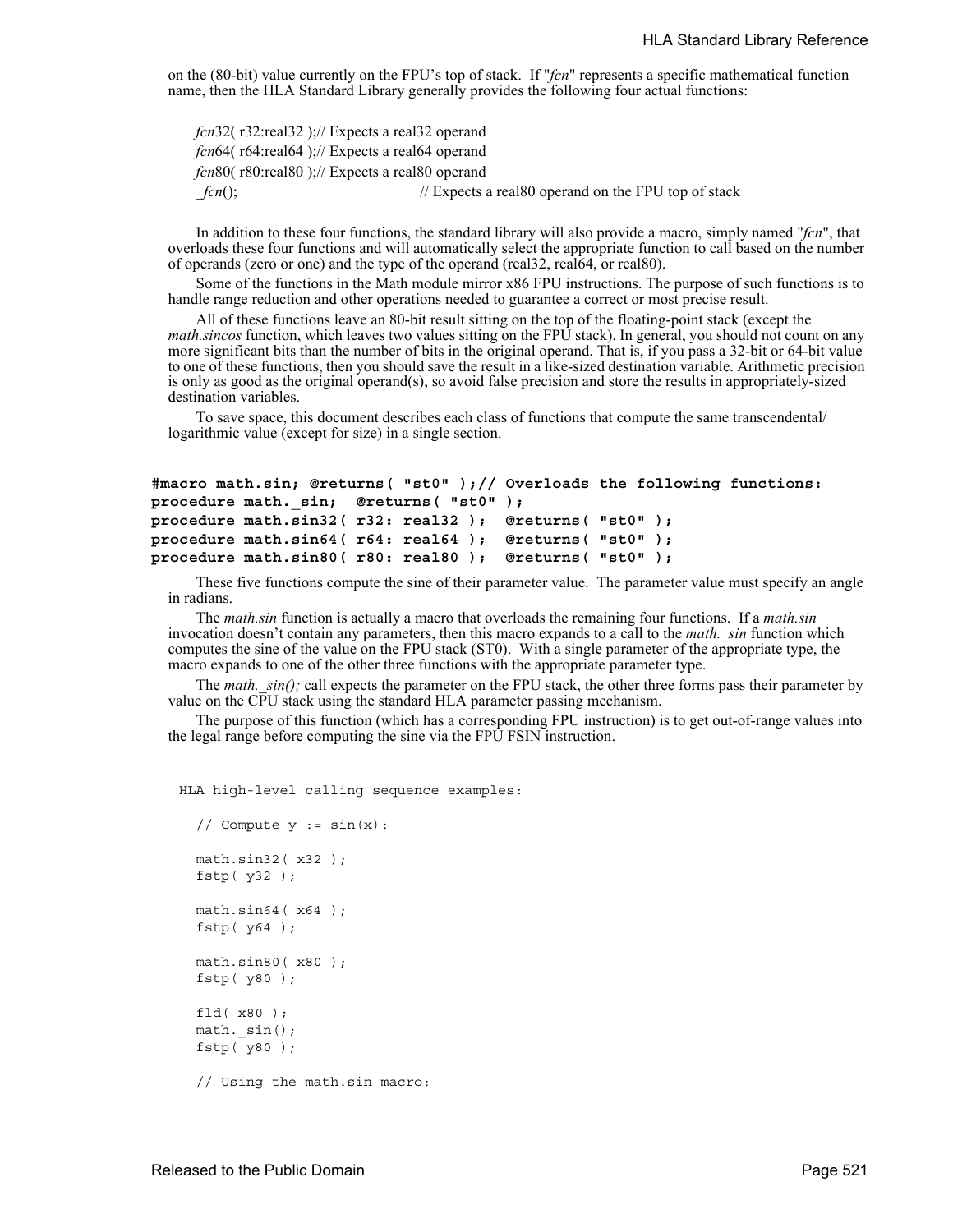```
math.sin( x32 );
  fstp( y32 );
 math.sin( x64 );
  fstp( y64 );
 math.sin( x80 );
  fstp( y80 );
  fld( x80 );
  math.sin();
  fstp( y80 );
HLA low-level calling sequence example:
  // Compute y := \sin(x):
  push( x32 );
 call math.sin32;
  fstp( y32 );
  push( (type dword x64[4]) );
 push( (type dword x64[0]) );
  call math.sin64;
  fstp( y64 );
  pushw( 0 ); // Must dword align operand
  push( (type word x80[8]) );
 push( (type dword x80[4]) );
 push( (type dword x80[0]) );
  call math.sin80;
  fstp( y80 );
  fld( x80 );
  call math.sin;
  fstp( y80 );
```

```
#macro math.cos; @returns( "st0" ); // Overloads the following functions:
procedure math._cos; @returns( "st0" );
procedure math.cos32( r32: real32 ); @returns( "st0" );
procedure math.cos64( r64: real64 ); @returns( "st0" );
procedure math.cos80( r80: real80 ); @returns( "st0" );
```
These five functions compute the cosine of their parameter value. The parameter value must specify an angle in radians.

The *math.cos* function is actually a macro that overloads the remaining four functions. If a *math.cos* invocation doesn't contain any parameters, then this macro expands to a call to the *math.\_cos* function which computes the cosine of the value on the FPU stack (ST0). With a single parameter of the appropriate type, the macro expands to one of the other three functions with the appropriate parameter type.

The *math.*  $cos()$ ; call expects the parameter on the FPU stack, the other three forms pass their parameter by value on the CPU stack using the standard HLA parameter passing mechanism.

The purpose of this function (which has a corresponding FPU instruction) is to get out-of-range values into the legal range before computing the cosine via the FPU FCOS instruction.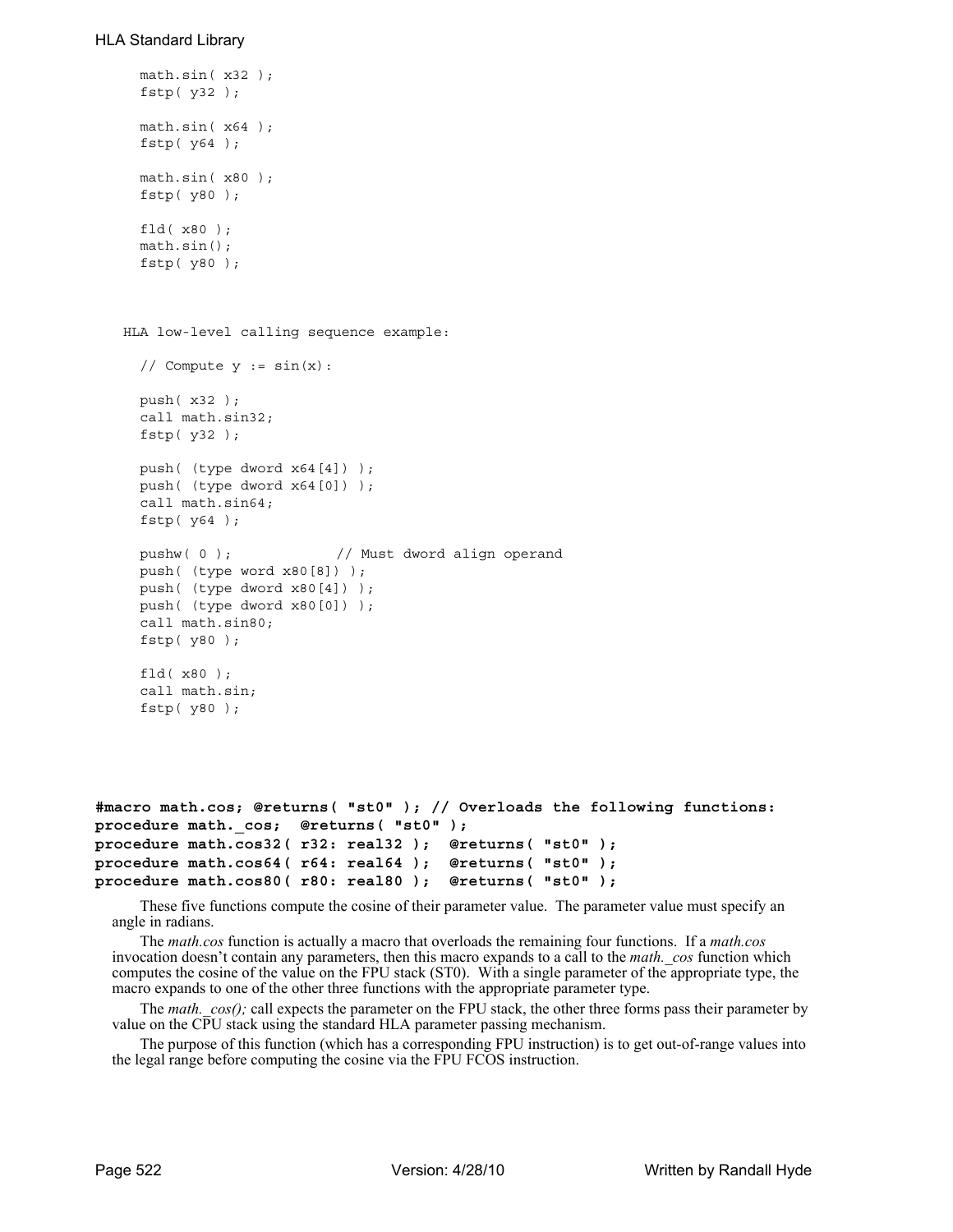```
HLA high-level calling sequence examples:
```

```
// Compute y := cos(x):
 math.cos32( x32 );
 fstp( y32 );
 math.cos64( x64 );
  fstp( y64 );
  math.cos80( x80 );
  fstp( y80 );
 fld( x80 );
 math._cos();
 fstp( y80 );
  // Ucosg the math.cos macro:
 math.cos( x32 );
 fstp( y32 );
  math.cos( x64 );
  fstp( y64 );
 math.cos( x80 );
 fstp( y80 );
  fld( x80 );
  math.cos();
  fstp( y80 );
HLA low-level calling sequence example:
  // Compute y := cos(x):
 push( x32 );
  call math.cos32;
 fstp( y32 );
 push( (type dword x64[4]) );
 push( (type dword x64[0]) );
 call math.cos64;
  fstp( y64 );
  pushw( 0 ); \frac{1}{2} // Must dword align operand
  push( (type word x80[8]) );
  push( (type dword x80[4]) );
 push( (type dword x80[0]) );
 call math.cos80;
 fstp( y80 );
 fld( x80 );
  call math.cos;
  fstp( y80 );
```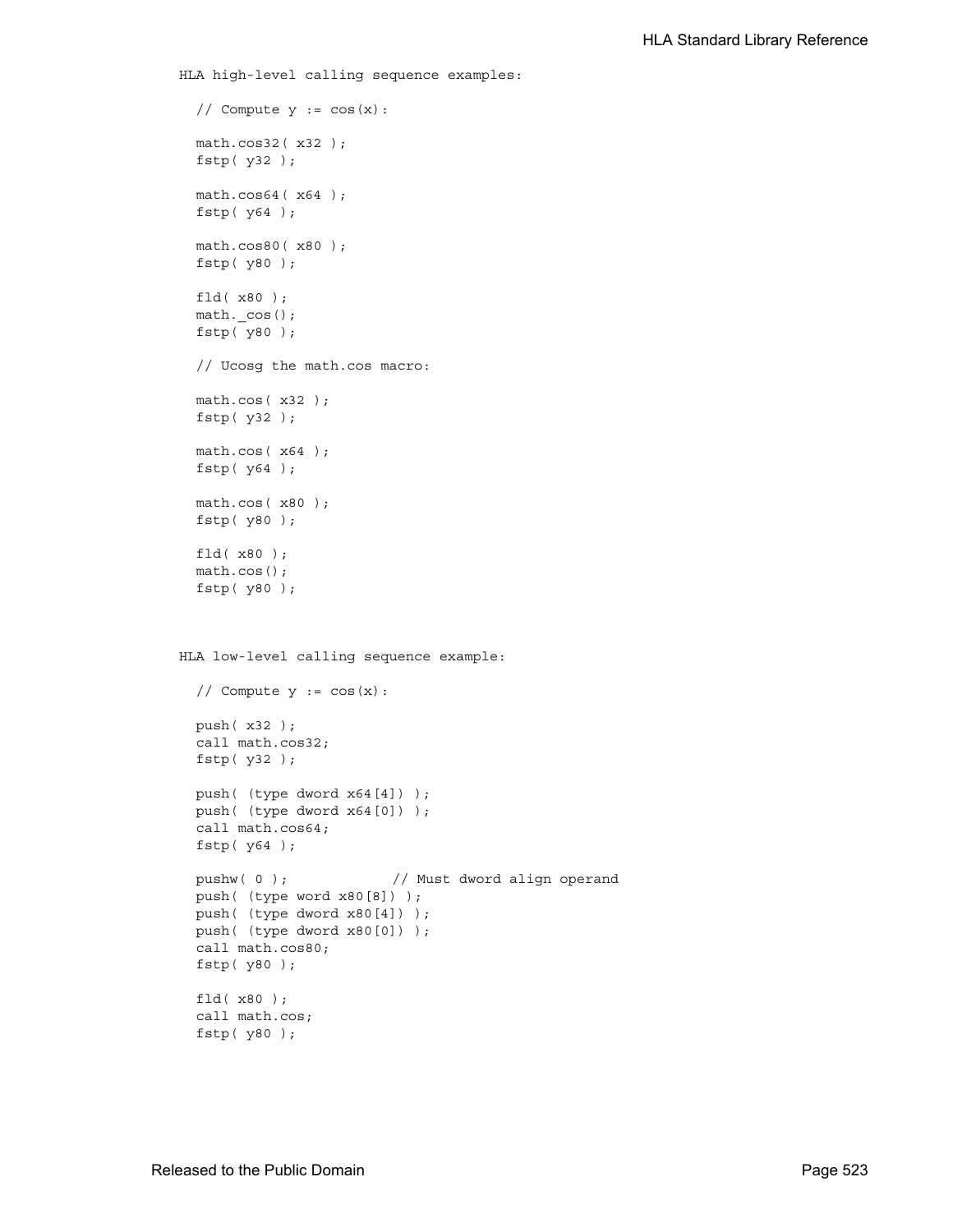```
#macro math.tan; @returns( "st0" ); // Overloads the following functions:
procedure math._tan; @returns( "st0" );
procedure math.tan32( r32: real32 ); @returns( "st0" );
procedure math.tan64( r64: real64 ); @returns( "st0" );
procedure math.tan80( r80: real80 ); @returns( "st0" );
```
These five functions compute the tangent of their parameter value. The parameter value must specify an angle in radians.

The *math.tan* function is actually a macro that overloads the remaining four functions. If a *math.tan* invocation doesn't contain any parameters, then this macro expands to a call to the *math.\_tan* function which computes the tangent of the value on the FPU stack (ST0). With a single parameter of the appropriate type, the macro expands to one of the other three functions with the appropriate parameter type.

The *math.\_tan();* call expects the parameter on the FPU stack, the other three forms pass their parameter by value on the CPU stack using the standard HLA parameter passing mechanism.

The purpose of this function (which has a corresponding FPU instruction) is to get out-of-range values into the legal range before computing the cosine via the FPU FTAN instruction.

```
// Compute y := tan(x):
  math.tan32( x32 );
  fstp( y32 );
  math.tan64( x64 );
  fstp( y64 );
 math.tan80( x80 );
  fstp( y80 );
  fld( x80 );
  math. tan();
  fstp( y80 );
  // Utang the math.tan macro:
  math.tan( x32 );
  fstp( y32 );
  math.tan( x64 );
  fstp( y64 );
  math.tan( x80 );
  fstp( y80 );
  fld( x80 );
  math.tan();
  fstp( y80 );
HLA low-level calling sequence example:
  // Compute y := tan(x):
  push( x32 );
  call math.tan32;
  fstp( y32 );
  push( (type dword x64[4]) );
```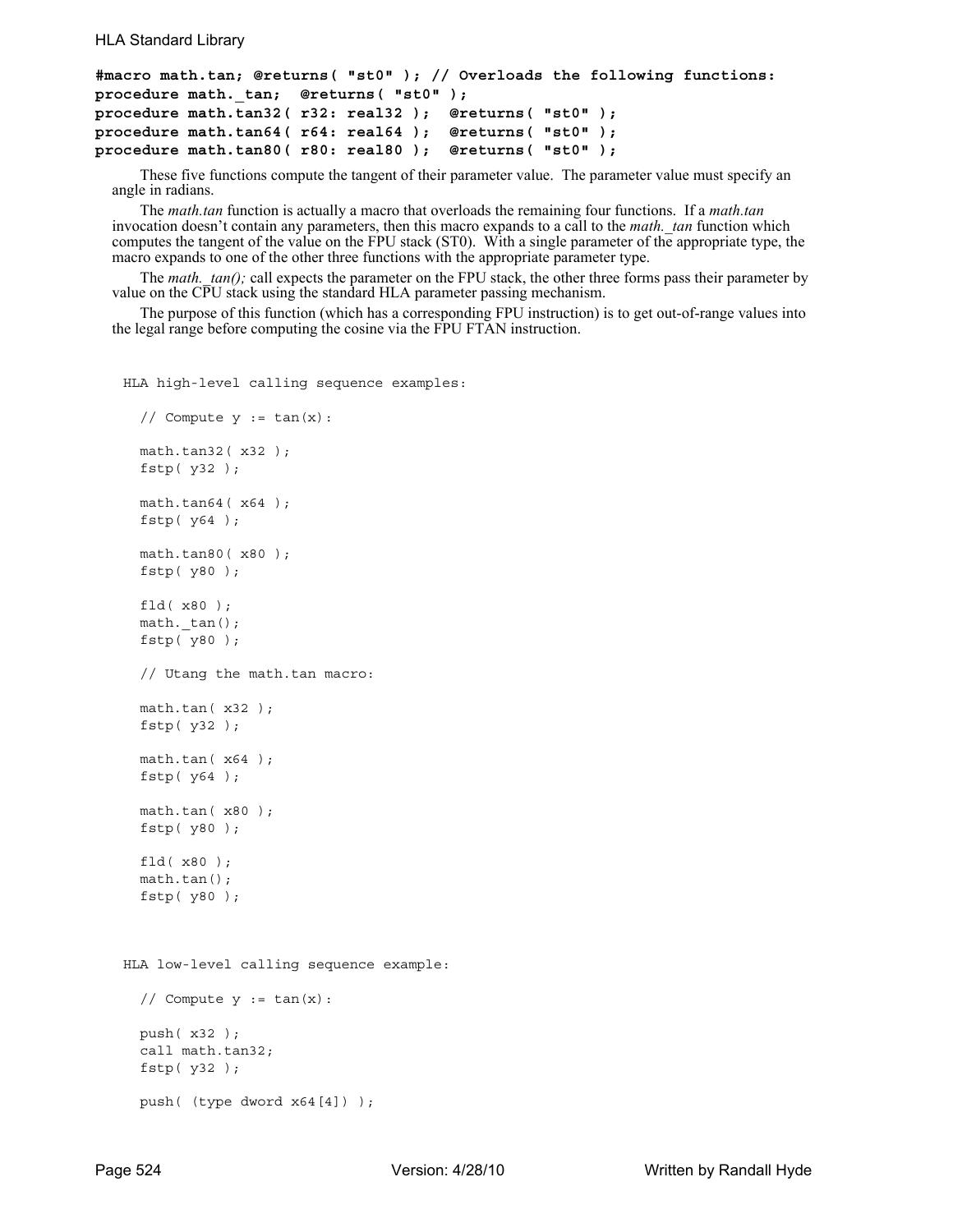```
push( (type dword x64[0]) );
call math.tan64;
fstp( y64 );
pushw( 0 ); // Must dword align operand
push( (type word x80[8]) );
push( (type dword x80[4]) );
push( (type dword x80[0]) );
call math.tan80;
fstp( y80 );
fld( x80 );
call math.tan;
fstp( y80 );
```

```
#macro math.sincos; // Overloads the following functions:
procedure math._sincos; 
procedure math.sincos32( r32: real32 ); 
procedure math.sincos64( r64: real64 ); 
procedure math.sincos80( r80: real80 );
```
These five functions compute the sine and cosine of their parameter value. The parameter value must specify an angle in radians.

The *math.sincos* function is actually a macro that overloads the remaining four functions. If a *math.sincos* invocation doesn't contain any parameters, then this macro expands to a call to the *math.\_sincos* function which computes the sine and cosine of the value on the FPU stack (ST0). With a single parameter of the appropriate type, the macro expands to one of the other three functions with the appropriate parameter type.

The *math.* sincos(); call expects the parameter on the FPU stack, the other three forms pass their parameter by value on the CPU stack using the standard HLA parameter passing mechanism.

The purpose of this function (which has a corresponding FPU instruction) is to get out-of-range values into the legal range before computing the sine and cosine via the FPU FSINCOS instruction.

This function computes two return results (the sine and the cosine) and leaves the two values on the FPU stack at ST0 and ST1.

```
// Compute y := sincos(x):
math.sincos32( x32 );
fstp( y32 );
math.sincos64(x64);
fstp( y64 );
math.sincos80( x80 );
fstp( y80 );
fld( x80 );
math. sincos();
fstp( y80 );
// Usincosg the math.sincos macro:
math.sincos( x32 );
fstp( y32 );
math.sincos( x64 );
```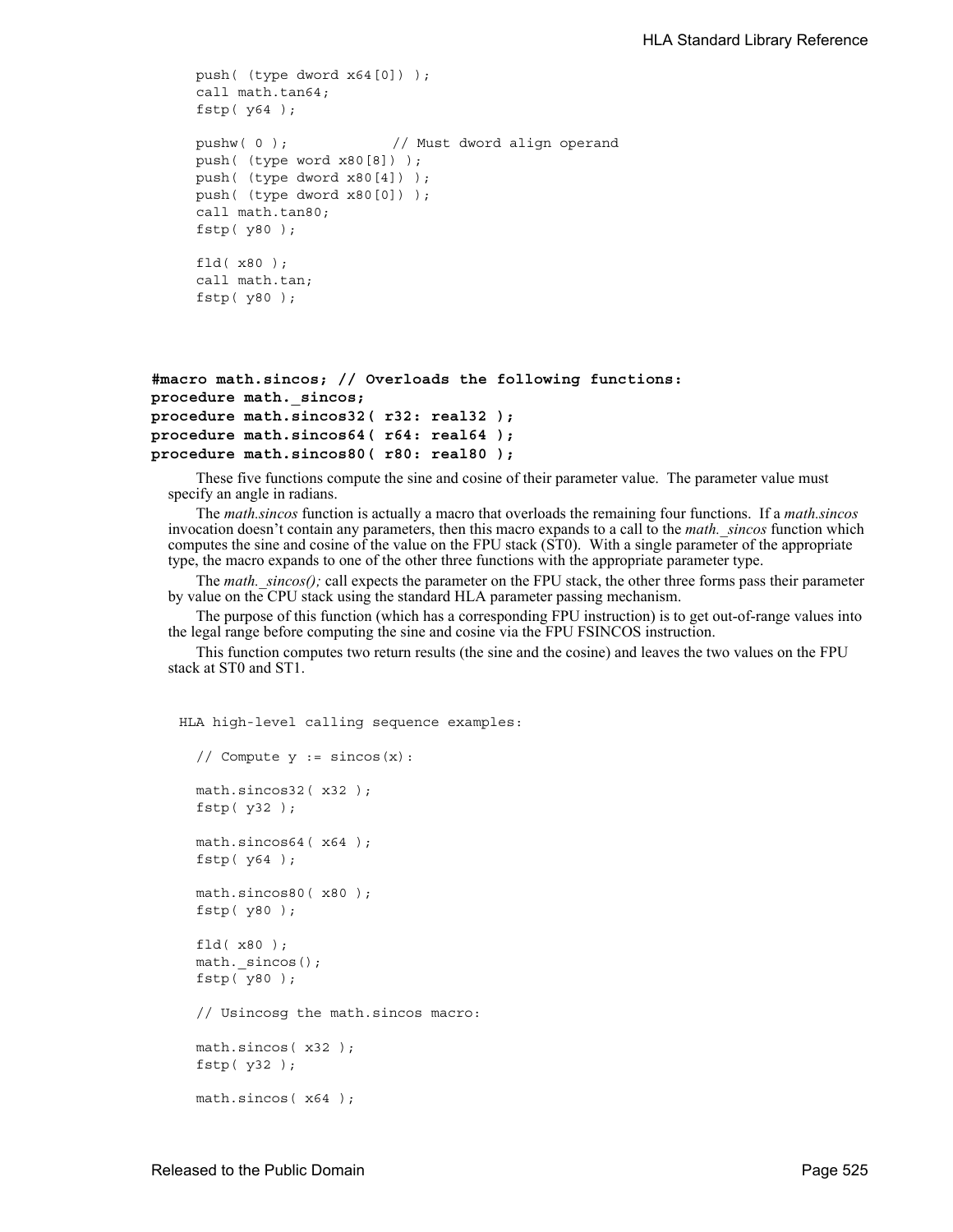```
fstp( y64 );
     math.sincos( x80 );
     fstp( y80 );
     fld( x80 );
     math.sincos();
     fstp( y80 );
   HLA low-level calling sequence example:
     // Compute y := sincos(x):
     push( x32 );
     call math.sincos32;
     fstp( y32 );
     push( (type dword x64[4]) );
     push( (type dword x64[0]) );
     call math.sincos64;
     fstp( y64 );
     pushw( 0 ); // Must dword align operand
     push( (type word x80[8]) );
     push( (type dword x80[4]) );
     push( (type dword x80[0]) );
     call math.sincos80;
     fstp( y80 );
     fld( x80 );
     call math.sincos;
     fstp( y80 );
#macro math.atan; @returns( "st0" ); // Overloads the following functions:
procedure math._atan; @returns( "st0" );
procedure math.atan32( r32: real32 ); @returns( "st0" );
procedure math.atan64( r64: real64 ); @returns( "st0" );
procedure math.atan80( r80: real80 ); @returns( "st0" );
     These five functions compute the arc tangent of their parameter value. The parameter value must specify an 
  angle in radians.
```
The *math.atan* function is actually a macro that overloads the remaining four functions. If a *math.atan* invocation doesn't contain any parameters, then this macro expands to a call to the *math.\_atan* function which computes the arc tangent of the value on the FPU stack (ST0). With a single parameter of the appropriate type, the macro expands to one of the other three functions with the appropriate parameter type.

The *math.\_atan();* call expects the parameter on the FPU stack, the other three forms pass their parameter by value on the CPU stack using the satandard HLA parameter passing mechanism.

The purpose of this function (which has a corresponding FPU instruction) is to get out-of-range values into the legal range before computing the cosine via the FPU FATAN instruction.

```
// Compute y := \text{atan}(x):
math.atan32( x32 );
```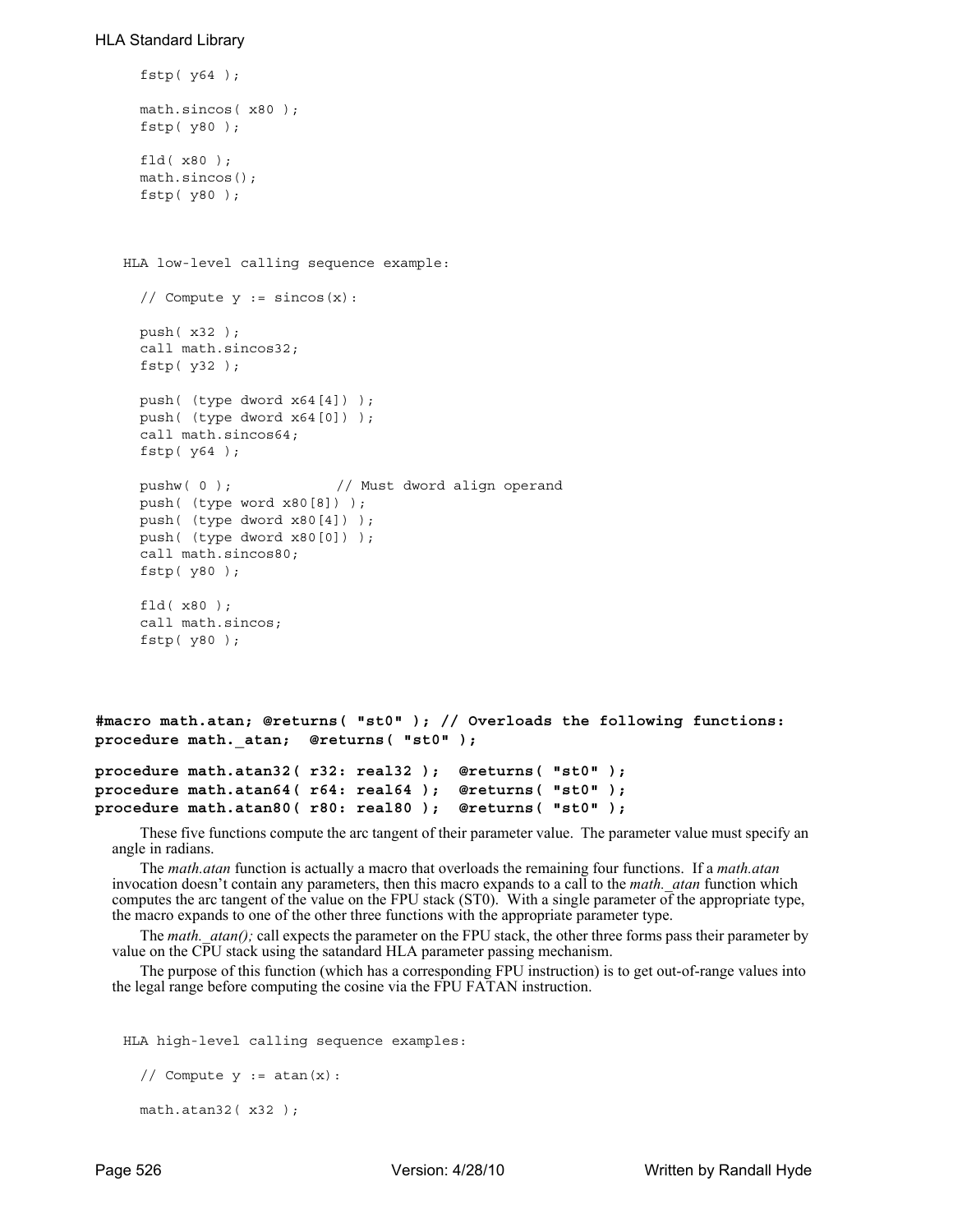```
fstp( y32 );
  math.atan64( x64 );
  fstp( y64 );
  math.atan80( x80 );
  fstp( y80 );
  fld( x80 );
  math. atan();
  fstp( y80 );
  // Uatang the math.atan macro:
  math.atan( x32 );
  fstp( y32 );
  math.atan( x64 );
  fstp( y64 );
  math.atan( x80 );
  fstp( y80 );
  fld( x80 );
  math.atan();
  fstp( y80 );
HLA low-level calling sequence example:
  // Compute y := \text{atan}(x):
  push( x32 );
  call math.atan32;
  fstp( y32 );
  push( (type dword x64[4]) );
  push( (type dword x64[0]) );
  call math.atan64;
 fstp( y64 );
  pushw( 0 ); \frac{1}{2} // Must dword align operand
  push( (type word x80[8]) );
  push( (type dword x80[4]) );
  push( (type dword x80[0]) );
  call math.atan80;
  fstp( y80 );
  fld( x80 );
  call math.atan;
  fstp( y80 );
```

```
#macro math.cot; @returns( "st0" ); // Overloads the following functions:
procedure math._cot; @returns( "st0" );
procedure math.cot32( r32: real32 ); @returns( "st0" );
```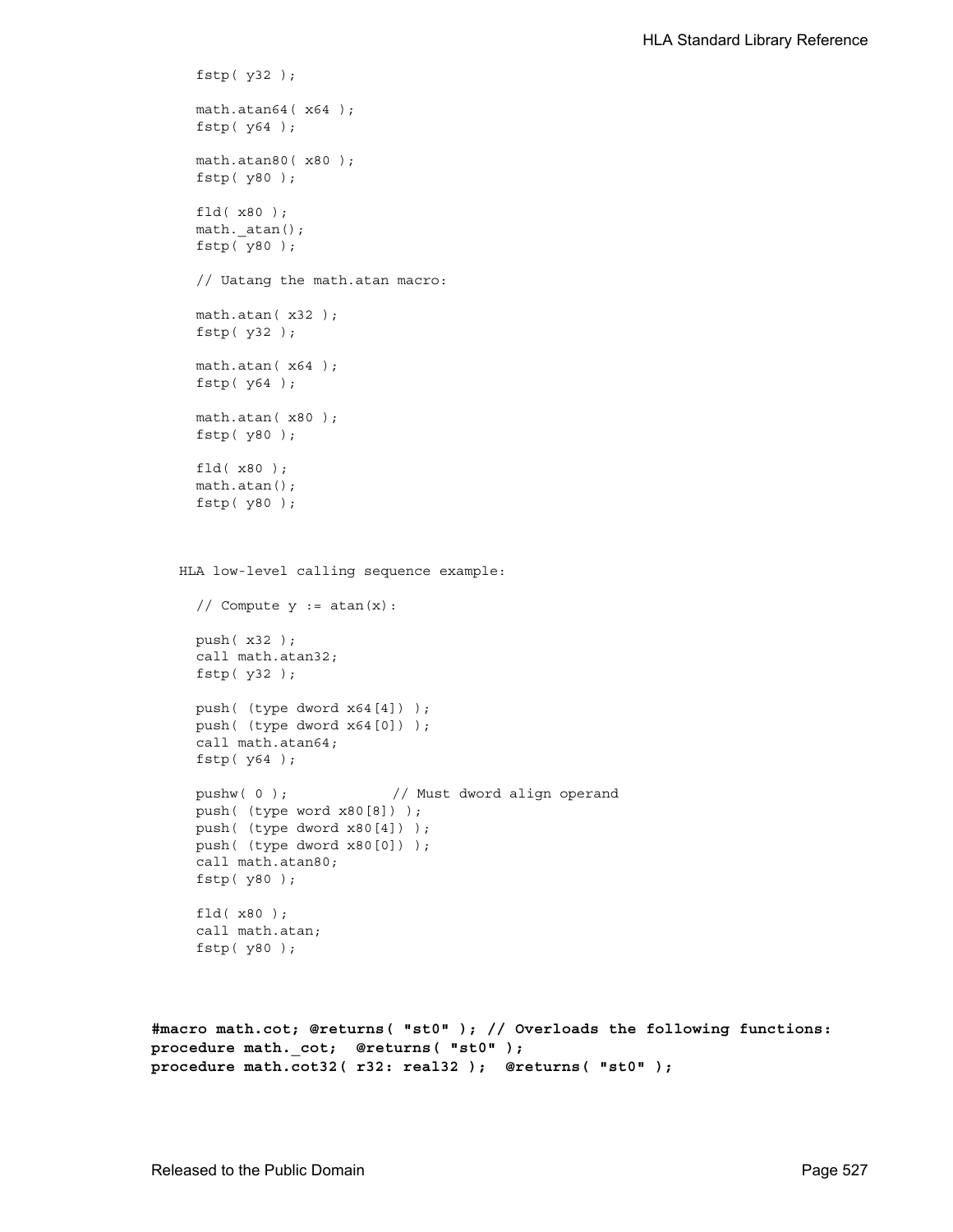```
procedure math.cot64( r64: real64 ); @returns( "st0" );
procedure math.cot80( r80: real80 ); @returns( "st0" );
```
These five functions compute the cotangent (1/tan) of their parameter value. The parameter value must specify an angle in radians.

The *math.cot* function is actually a macro that overloads the remaining four functions. If a *math.cot* invocation doesn't contain any parameters, then this macro expands to a call to the *math.\_cot* function which computes the cotangent of the value on the FPU stack (ST0). With a single parameter of the appropriate type, the macro expands to one of the other three functions with the appropriate parameter type.

The *math.* cot(); call expects the parameter on the FPU stack, the other three forms pass their parameter by value on the CPU stack using the standard HLA parameter passing mechanism.

```
HLA high-level calling sequence examples:
```

```
// Compute y := \cot(x):
  math.cot32( x32 );
  fstp( y32 );
  math.cot64( x64 );
  fstp( y64 );
 math.cot80( x80 );
  fstp( y80 );
  fld( x80 );
  math._cot();
  fstp( y80 );
  // Using the math.cot macro:
  math.cot( x32 );
  fstp( y32 );
  math.cot( x64 );
  fstp( y64 );
 math.cot( x80 );
  fstp( y80 );
  fld( x80 );
  math.cot();
  fstp( y80 );
HLA low-level calling sequence example:
  // Compute y := \cot(x):
 push( x32 );
 call math.cot32;
  fstp( y32 );
  push( (type dword x64[4]) );
  push( (type dword x64[0]) );
  call math.cot64;
  fstp( y64 );
  pushw( 0 ); // Must dword align operand
```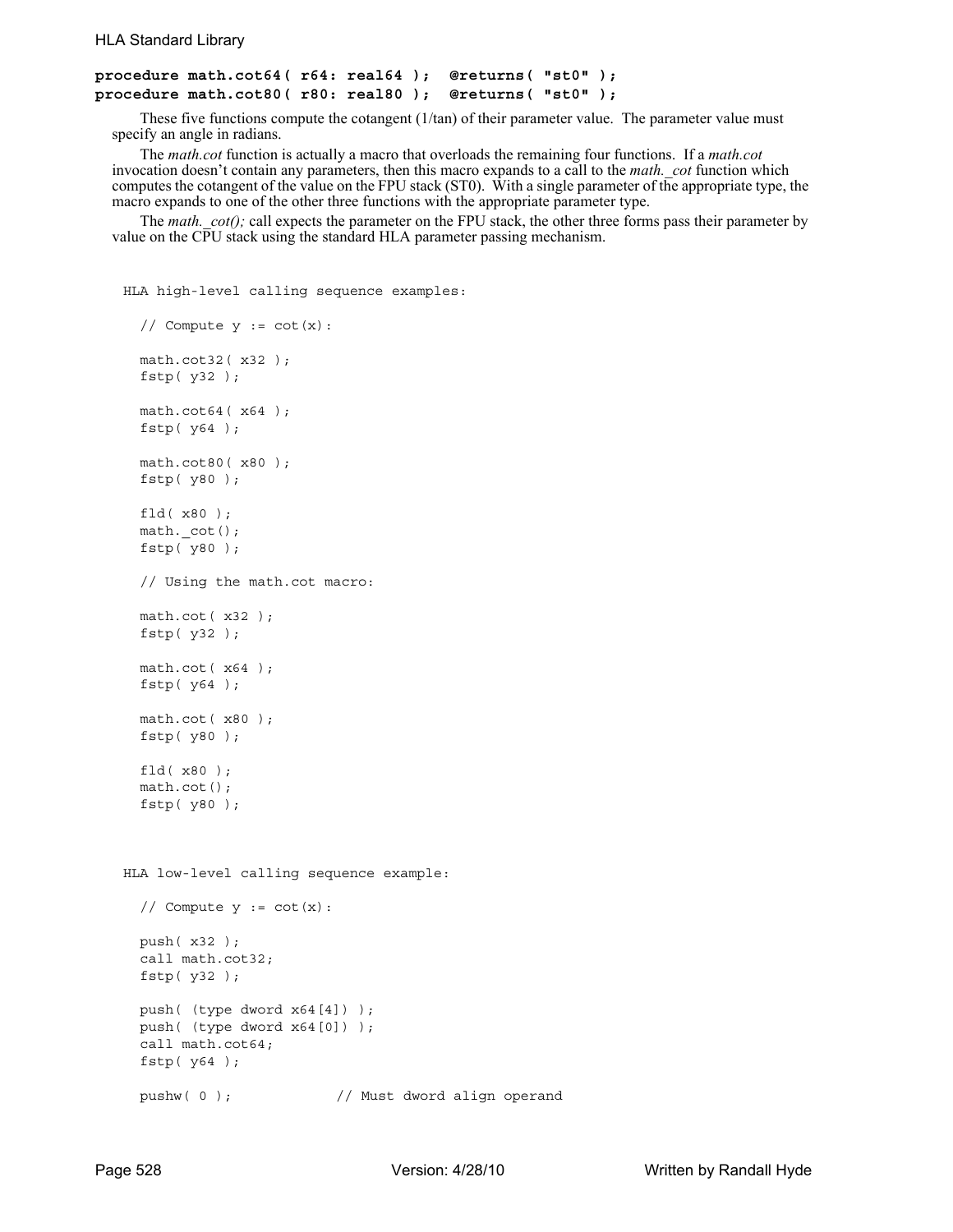```
push( (type word x80[8]) );
push( (type dword x80[4]) );
push( (type dword x80[0]) );
call math.cot80;
fstp( y80 );
fld( x80 );
call math.cot;
```
fstp( y80 );

```
#macro math.csc // Macro that overloads the following four functions:
procedure math._csc; @returns( "st0" );
procedure math.csc32( r32:real32 ); @returns( "st0" );
procedure math.csc64( r64: real64 ); @returns( "st0" );
procedure math.csc80( r80: real80 ); @returns( "st0" );
```
These five functions compute the cosecant  $(1/\sin)$  of their parameter value. The parameter value must specify an angle in radians.

The *math.csc* function is actually a macro that overloads the remaining four functions. If a *math.csc* invocation doesn't contain any parameters, then this macro expands to a call to the *math.\_csc* function which computes the cosecant of the value on the FPU stack (ST0). With a single real parameter, the macro expands to one of the other three functions with the appropriate parameter type.

The "*math.\_csc()*;" call expects the parameter on the FPU stack, the other three forms pass their parameter by value on the stack using the standard HLA parameter passing mechanism.

```
// Compute y := \csc(x):
math.csc32( x32 );
fstp( y32 );
math.csc64( x64 );
fstp( y64 );
math.csc80( x80 );
fstp( y80 );
fld( x80 );
math. csc();
fstp( y80 );
// Using the math.csc macro:
math.csc( x32 );
fstp( y32 );
math.csc( x64 );
fstp( y64 );
math.csc( x80 );
fstp( y80 );
fld( x80 );
math.csc();
fstp( y80 );
```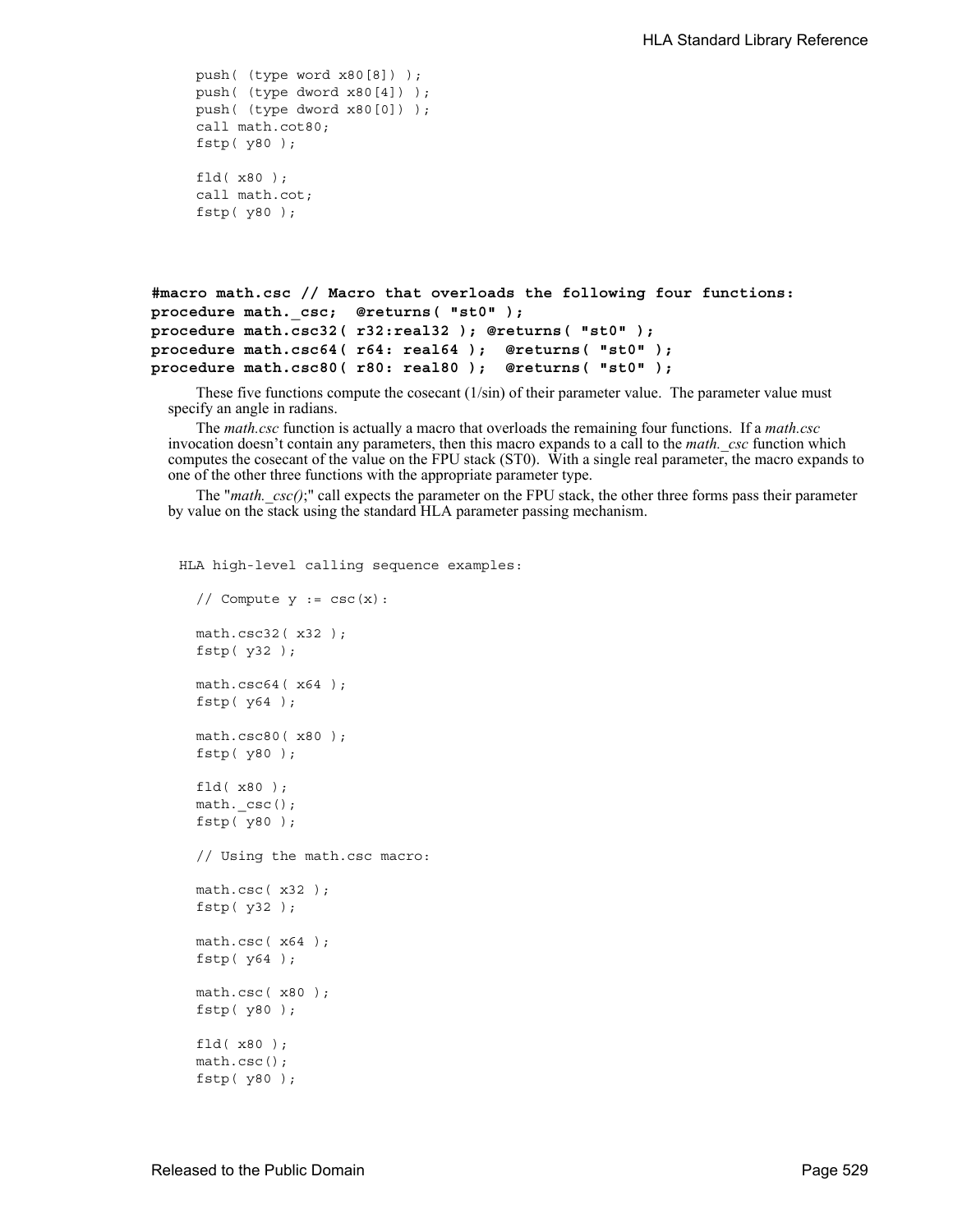```
HLA low-level calling sequence example:
  // Compute y := \csc(x):
 push( x32 );
  call math.csc32;
  fstp( y32 );
  push( (type dword x64[4]) );
  push( (type dword x64[0]) );
  call math.csc64;
 fstp( y64 );
 pushw( 0 ); // Must dword align operand
 push( (type word x80[8]) );
 push( (type dword x80[4]) );
 push( (type dword x80[0]) );
 call math.csc80;
  fstp( y80 );
  fld( x80 );
  call math.csc;
  fstp( y80 );
```

```
#macro math.sec;// Macro that overloads the following four functions:
procedure math._sec; @returns( "st0" );
procedure math.sec32( r32:real32 ); @returns( "st0" );
procedure math.sec64( r64: real64 ); @returns( "st0" );
procedure math.sec80( r80: real80 ); @returns( "st0" );
```
These five functions compute the secant (1/cos) of their parameter value. The parameter value must specify an angle in radians.

The *math.sec* function is actually a macro that overloads the remaining four functions. If a *math.sec* invocation doesn't contain any parameters, then this macro expands to a call to the *math.* sec function which computes the secant of the value on the FPU stack (ST0). With a single real parameter, the macro expands to one of the other three functions with the appropriate parameter type.

The "*math.* sec();" call expects the parameter on the FPU stack, the other three forms pass their parameter by value on the stack using the standard HLA parameter passing mechanism.

```
HLA high-level calling sequence examples:
```

```
// Compute y := \sec(x):
math.sec32( x32 );
fstp( y32 );
math.sec64( x64 );
fstp( y64 );
math.sec80( x80 );
fstp( y80 );
fld( x80 );
math. sec();
fstp( y80 );
```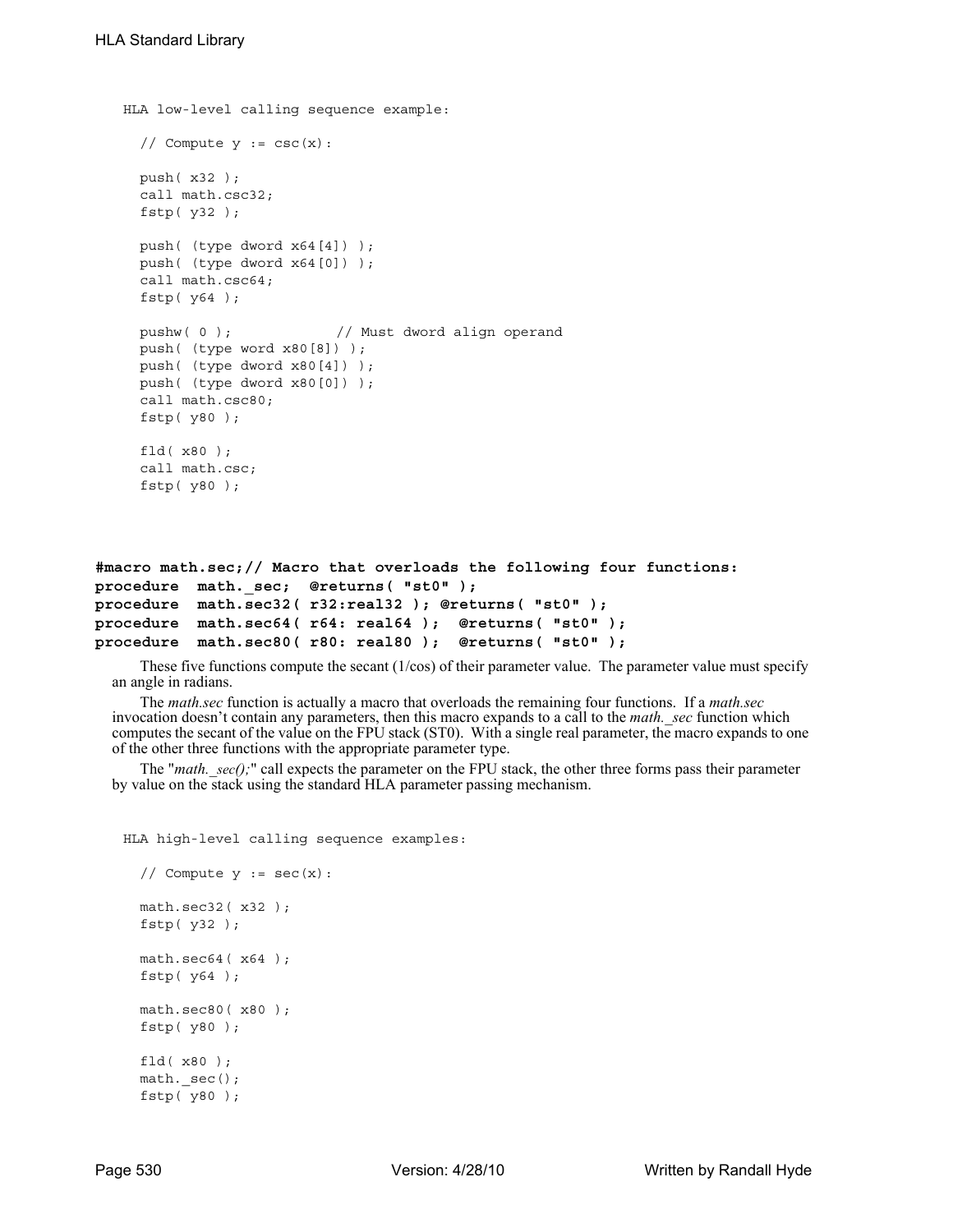```
// Using the math.sec macro:
  math.sec( x32 );
  fstp( y32 );
  math.sec( x64 );
  fstp( y64 );
  math.sec( x80 );
  fstp( y80 );
  fld( x80 );
  math.sec();
  fstp( y80 );
HLA low-level calling sequence example:
```

```
// Compute y := \sec(x):
push( x32 );
call math.sec32;
fstp( y32 );
push( (type dword x64[4]) );
push( (type dword x64[0]) );
call math.sec64;
fstp( y64 );
pushw( 0 ); // Must dword align operand
push( (type word x80[8]) );
push( (type dword x80[4]) );
push( (type dword x80[0]) );
call math.sec80;
fstp( y80 );
fld( x80 );
call math.sec;
fstp( y80 );
```

```
#macro math.asin // Macro that overloads the following four functions:
procedure math._asin; @returns( "st0" );
procedure math.asin32( r32:real32 ); @returns( "st0" );
procedure math.asin64( r64: real64 ); @returns( "st0" );
procedure math.asin80( r80: real80 ); @returns( "st0" );
```
These five functions compute the arc sine  $(\sin^{-1})$  of their parameter value. They return an angle in radians. The *math.asin* function is actually a macro that overloads the remaining four functions. If a *math.asin* invocation doesn't contain any parameters, then this macro expands to a call to the *math.\_asin* function which computes the arc sin of the value on the FPU stack (ST0). With a single real parameter, the macro expands to one of the other three functions with the appropriate parameter type.

The *"math.\_asin();"* call expects the parameter on the FPU stack, the other three forms pass their parameter by value on the stack using the standard HLA parameter passing mechanism.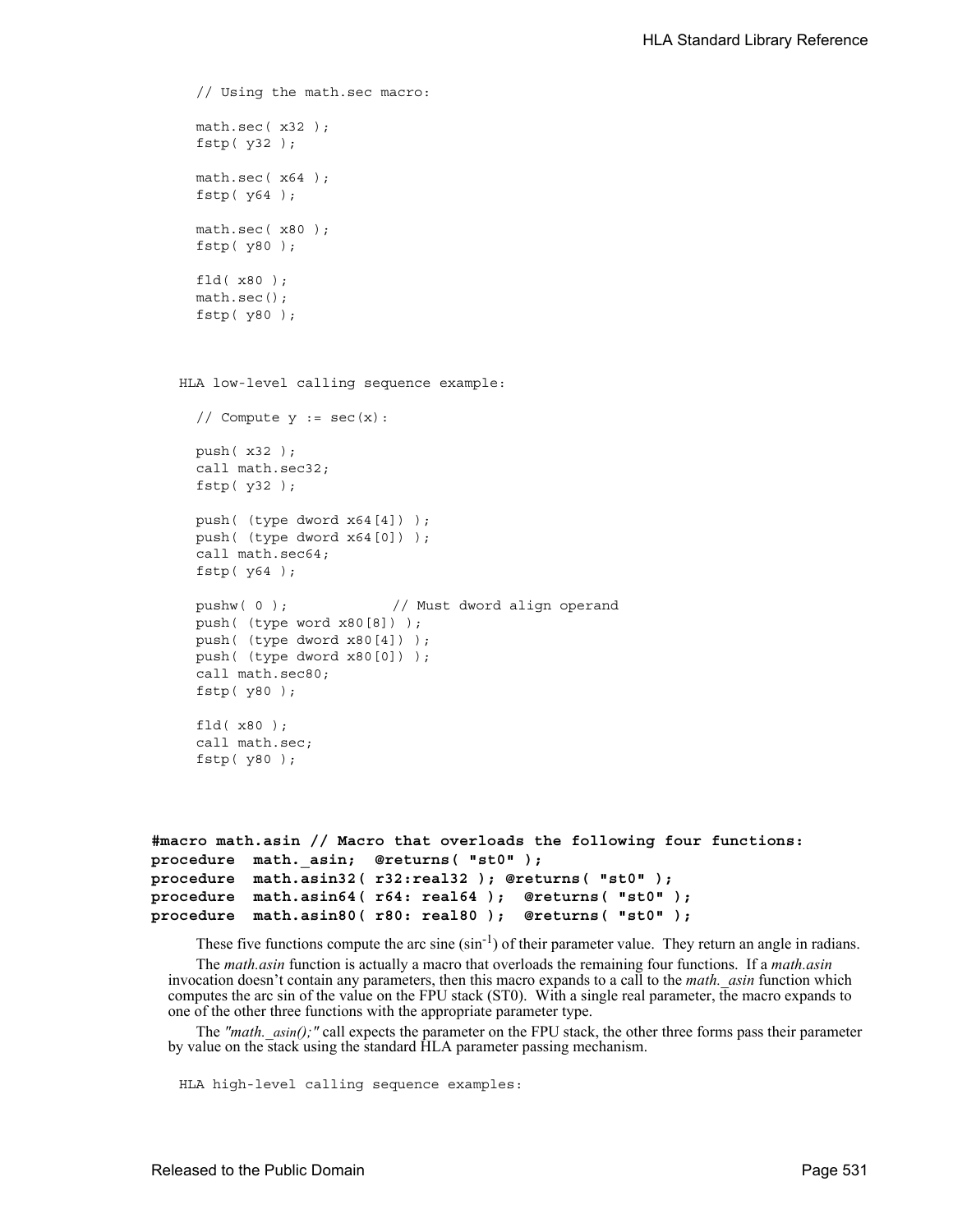```
// Compute y := a sin(x):
 math.asin32( x32 );
  fstp( y32 );
 math.asin64 (x64);
 fstp( y64 );
 math.asin80( x80 );
 fstp( y80 );
  fld( x80 );
 math._asin();
 fstp( y80 );
  // Using the math.asin macro:
 math.asin( x32 );
 fstp( y32 );
 math.asin( x64 );
  fstp( y64 );
 math.asin( x80 );
 fstp( y80 );
  fld( x80 );
 math.asin();
 fstp( y80 );
HLA low-level calling sequence example:
  // Compute y := a sin(x):
 push( x32 );
 call math.asin32;
 fstp( y32 );
 push( (type dword x64[4]) );
 push( (type dword x64[0]) );
 call math.asin64;
 fstp( y64 );
 pushw( 0 ); // Must dword align operand
  push( (type word x80[8]) );
 push( (type dword x80[4]) );
 push( (type dword x80[0]) );
 call math.asin80;
 fstp( y80 );
 fld( x80 );
 call math.asin;
 fstp( y80 );
```
**#macro math.acos // Macro to overload the following four functions: procedure math.\_acos; @returns( "st0" );**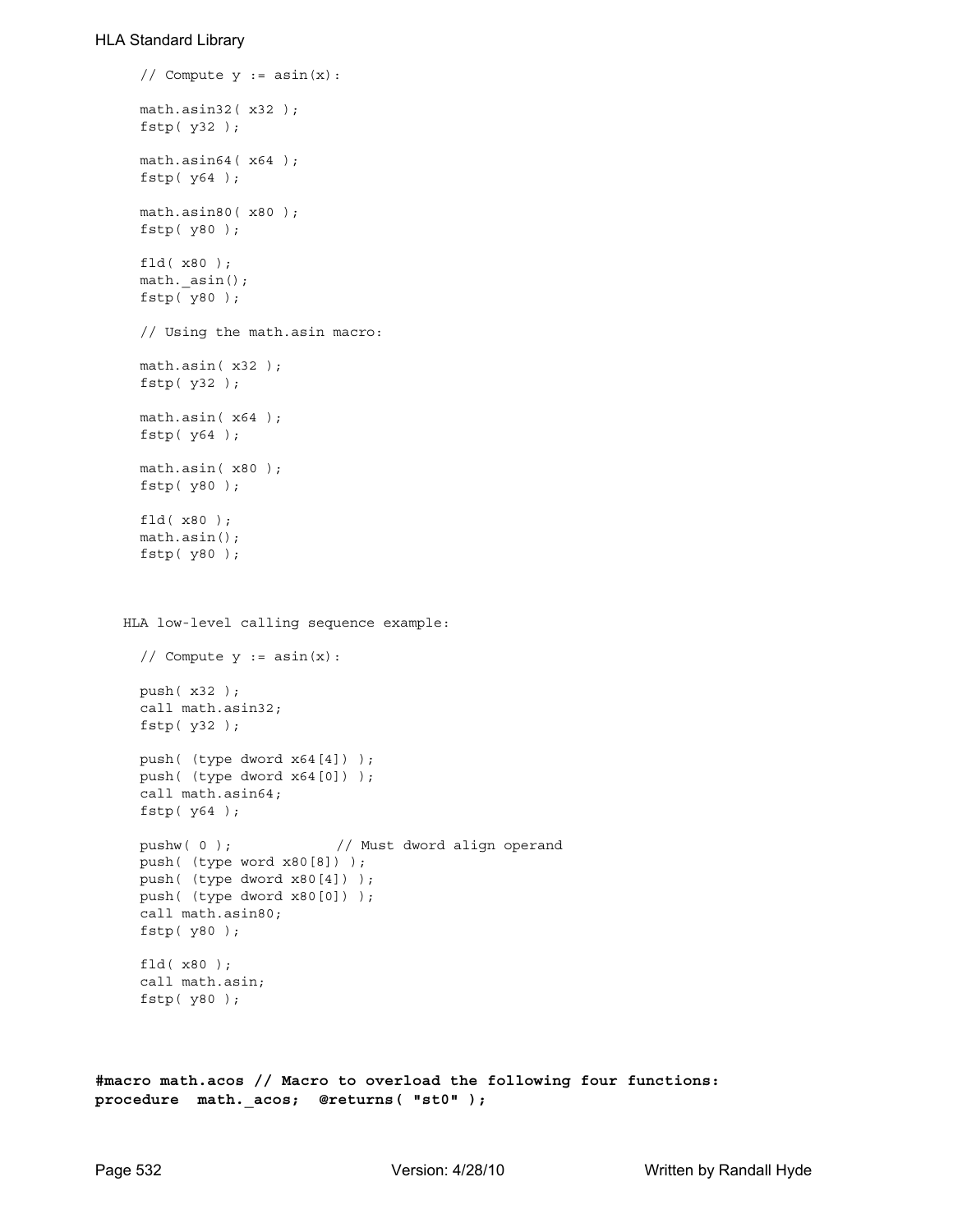**procedure math.acos32( r32:real32 ); @returns( "st0" ); procedure math.acos64( r64: real64 ); @returns( "st0" ); procedure math.acos80( r80: real80 ); @returns( "st0" );**

These five functions compute the arc cosine  $(cos<sup>-1</sup>)$  of their parameter value. They return an angle in radians.

The *math.acos* function is actually a macro that overloads the remaining four functions. If a *math.acos* invocation doesn't contain any parameters, then this macro expands to a call to the *math.\_acos* function which computes the arc cosine of the value on the FPU stack (ST0). With a single real parameter, the macro expands to one of the other three functions with the appropriate parameter type.

The *"math.\_acos();"* call expects the parameter on the FPU stack, the other three forms pass their parameter by value on the stack using the standard HLA parameter passing mechanism.

HLA high-level calling sequence examples:

```
// Compute y := a \cos(x):
  math.acos32( x32 );
  fstp( y32 );
  math.acos64( x64 );
  fstp( y64 );
  math.acos80( x80 );
  fstp( y80 );
  fld( x80 );
  math. acos();
  fstp( y80 );
  // Using the math.acos macro:
  math.acos( x32 );
  fstp( y32 );
  math.acos( x64 );
  fstp( y64 );
  math.acos( x80 );
  fstp( y80 );
  fld( x80 );
  math.acos();
  fstp( y80 );
HLA low-level calling sequence example:
  // Compute y := a \cos(x):
  push( x32 );
  call math.acos32;
```

```
push( (type dword x64[4]) );
push( (type dword x64[0]) );
call math.acos64;
```
fstp( y32 );

fstp( y64 );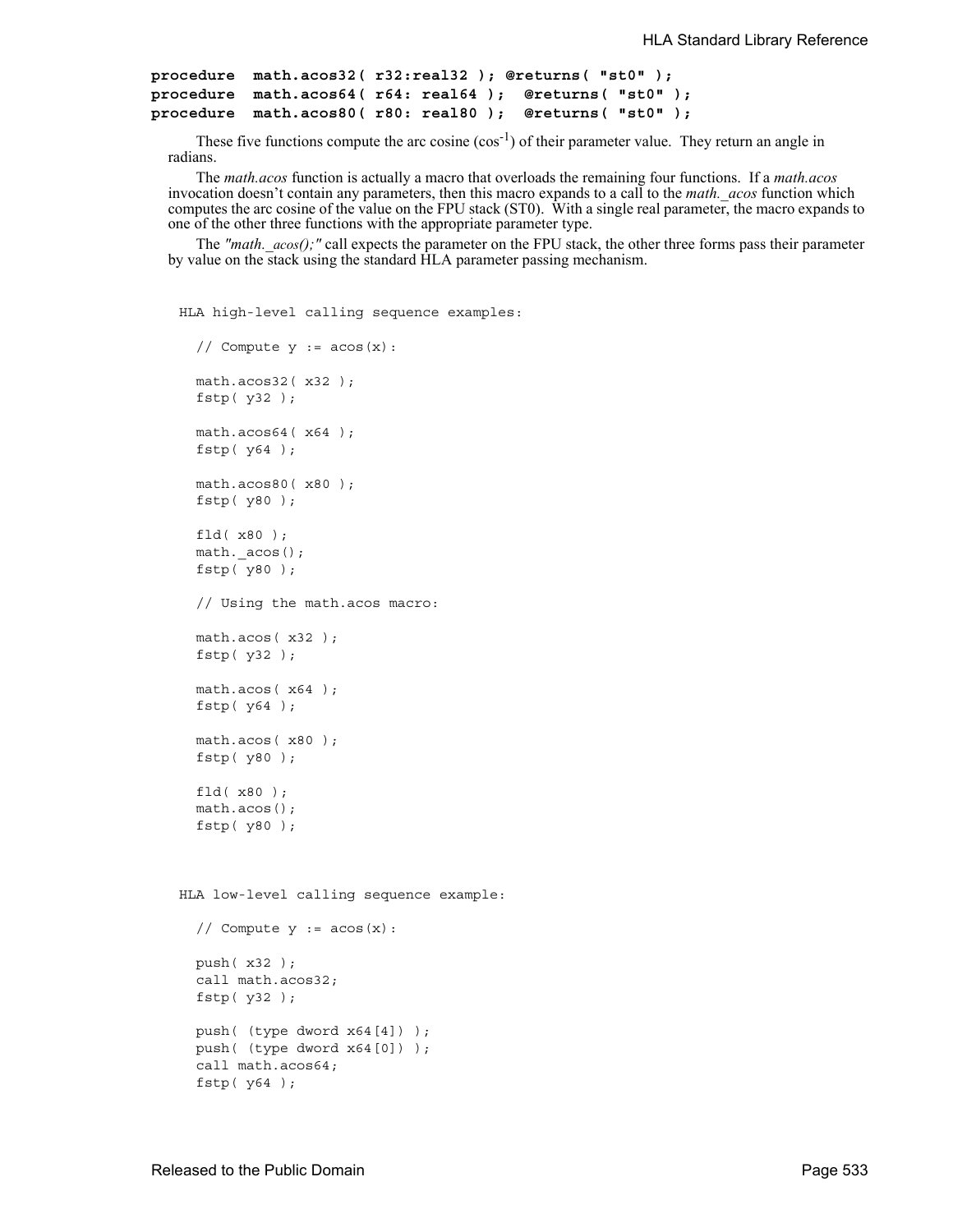```
pushw( 0 ); // Must dword align operand
     push( (type word x80[8]) );
    push( (type dword x80[4]) );
    push( (type dword x80[0]) );
    call math.acos80;
     fstp( y80 );
     fld( x80 );
     call math.acos;
     fstp( y80 );
#macro math.acot// Macro that overloads the following four functions:
procedure math._acot; @returns( "st0" );
procedure math.acot32( r32:real32 ); @returns( "st0" );
procedure math.acot64( r64: real64 ); @returns( "st0" );
procedure math.acot80( r80: real80 ); @returns( "st0" );
```
These five functions compute the arc cotangent  $(cot<sup>-1</sup>)$  of their parameter value. They return an angle in radians.

The *math.acot* function is actually a macro that overloads the remaining four functions. If a *math.acot* invocation doesn't contain any parameters, then this macro expands to a call to the *math.\_acot* function which computes the arc cotangent of the value on the FPU stack (ST0). With a single real parameter, the macro expands to one of the other three functions with the appropriate parameter type.

The *"math.\_acot();"* call expects the parameter on the FPU stack, the other three forms pass their parameter by value on the stack using the standard HLA parameter passing mechanism.

```
// Compute y := \text{acot}(x):
math.acot32( x32 );
fstp( y32 );
math.acot64( x64 );
fstp( y64 );
math.acot80( x80 );
fstp( y80 );
fld( x80 );
math._acot();
fstp( y80 );
// Using the math.acot macro:
math.acot( x32 );
fstp( y32 );
math.acot( x64 );
fstp( y64 );
math.acot( x80 );
fstp( y80 );
fld( x80 );
math.acot();
fstp( y80 );
```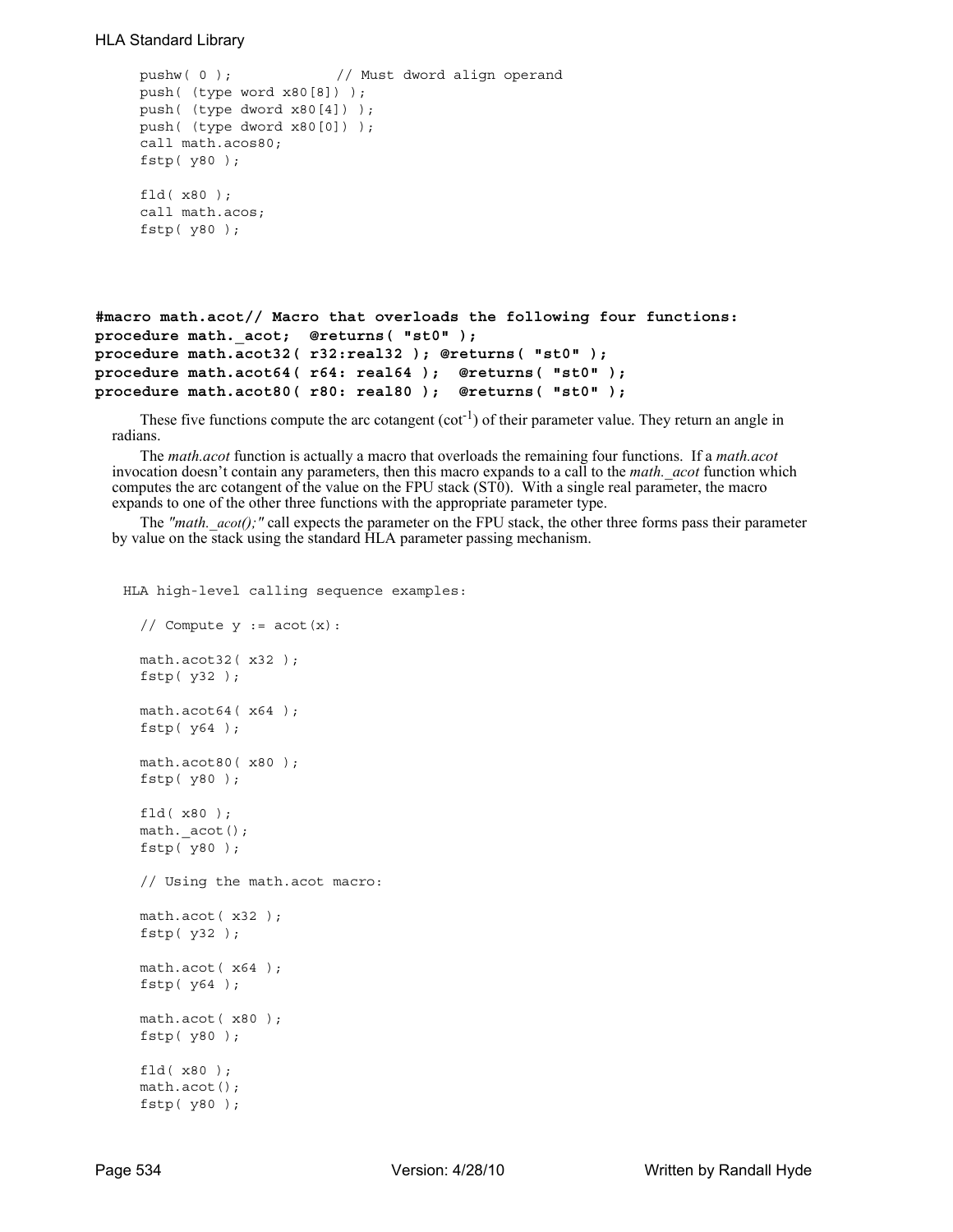HLA low-level calling sequence example: // Compute  $y := acot(x)$ : push( x32 ); call math.acot32; fstp( y32 ); push( (type dword x64[4]) ); push( (type dword x64[0]) ); call math.acot64; fstp( y64 ); pushw( 0 ); // Must dword align operand push( (type word x80[8]) ); push( (type dword x80[4]) ); push( (type dword x80[0]) ); call math.acot80; fstp( y80 ); fld( x80 ); call math.acot; fstp( y80 );

```
#macro math.acsc// Overload macro that expands to one of the following:
procedure math._acsc; @returns( "st0" );
procedure math.acsc32( r32:real32 ); @returns( "st0" );
procedure math.acsc64( r64: real64 ); @returns( "st0" );
procedure math.acsc80( r80: real80 ); @returns( "st0" );
```
These five functions compute the arc cosecant  $(\csc^{-1})$  of their parameter value. They return an angle in radians.

The *math.acsc* function is actually a macro that overloads the remaining four functions. If a *math.acsc* invocation doesn't contain any parameters, then this macro expands to a call to the *math.\_acsc* function which computes the arc cosecant of the value on the FPU stack (ST0). With a single real parameter, the macro expands to one of the other three functions with the appropriate parameter type.

The *"math.\_acsc();"* call expects the parameter on the FPU stack, the other three forms pass their parameter by value on the stack using the standard HLA parameter passing mechanism.

HLA high-level calling sequence examples: // Compute  $y := \text{acsc}(x)$ : math.acsc32( x32 ); fstp( y32 ); math.acsc64( x64 ); fstp( y64 ); math.acsc80( x80 ); fstp( y80 ); fld( x80 ); math. acsc(); fstp( y80 );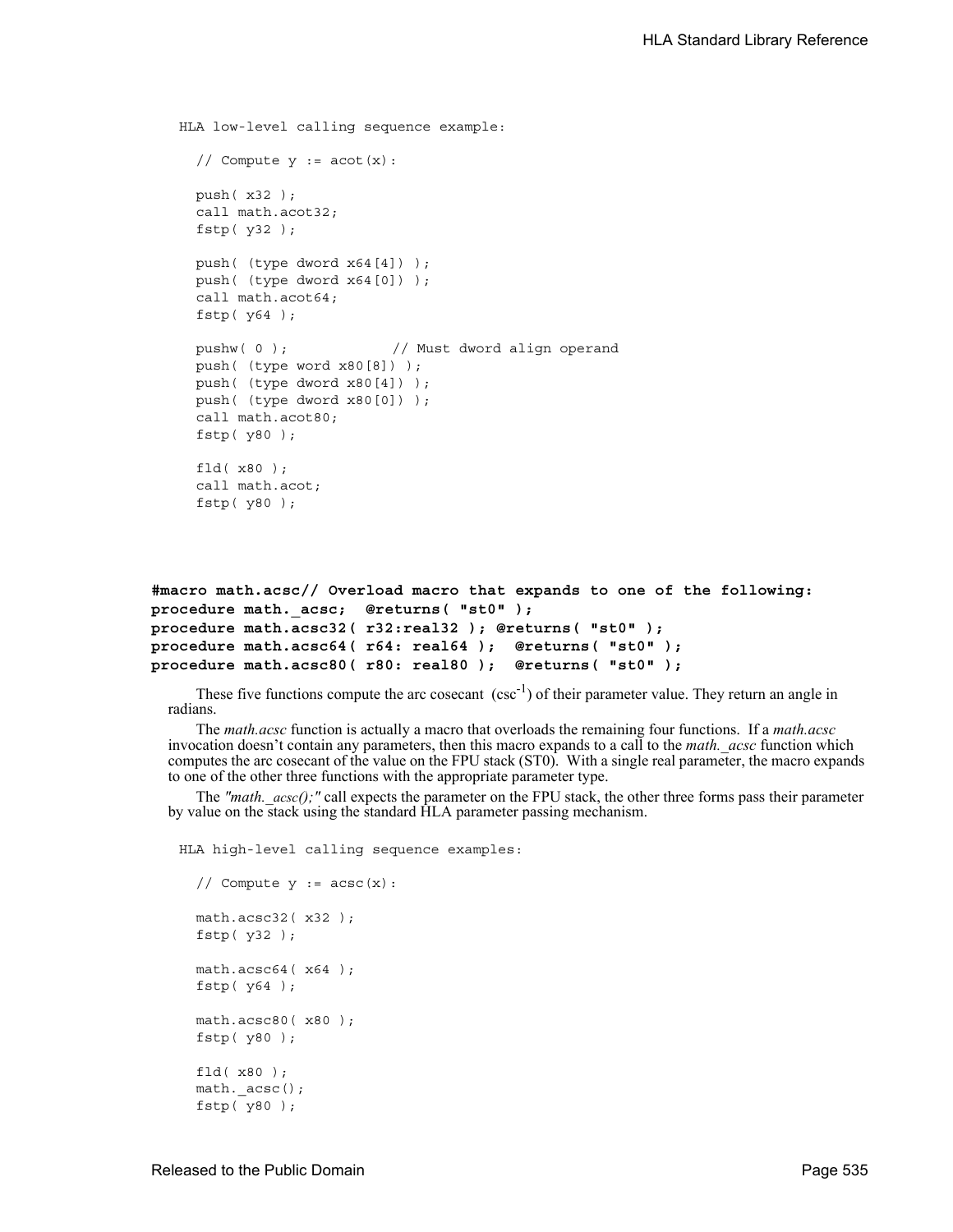```
// Using the math.acsc macro:
     math.acsc( x32 );
     fstp( y32 );
     math.acsc( x64 );
     fstp( y64 );
     math.acsc( x80 );
     fstp( y80 );
     fld( x80 );
     math.acsc();
     fstp( y80 );
   HLA low-level calling sequence example:
     // Compute y := \text{acsc}(x):
     push( x32 );
     call math.acsc32;
     fstp( y32 );
     push( (type dword x64[4]) );
     push( (type dword x64[0]) );
     call math.acsc64;
     fstp( y64 );
     pushw( 0 ); \frac{1}{2} // Must dword align operand
     push( (type word x80[8]) );
     push( (type dword x80[4]) );
     push( (type dword x80[0]) );
     call math.acsc80;
     fstp( y80 );
     fld( x80 );
     call math.acsc;
     fstp( y80 );
#macro math.asec // Overloading macro that expands to one of:
procedure math._asec; @returns( "st0" );
```

```
procedure math.asec32( r32:real32 ); @returns( "st0" );
procedure math.asec64( r64: real64 ); @returns( "st0" );
procedure math.asec80( r80: real80 ); @returns( "st0" );
```
These five functions compute the arc secant  $(\sec^{-1})$  of their parameter value. They return an angle in radians.

The *math.asec* function is actually a macro that overloads the remaining four functions. If a *math.asec* invocation doesn't contain any parameters, then this macro expands to a call to the *math.\_asec* function which computes the arc secant of the value on the FPU stack (ST0). With a single real parameter, the macro expands to one of the other three functions with the appropriate parameter type.

The *"math.\_asec();"* call expects the parameter on the FPU stack, the other three forms pass their parameter by value on the stack using the standard HLA parameter passing mechanism.

```
HLA high-level calling sequence examples:
```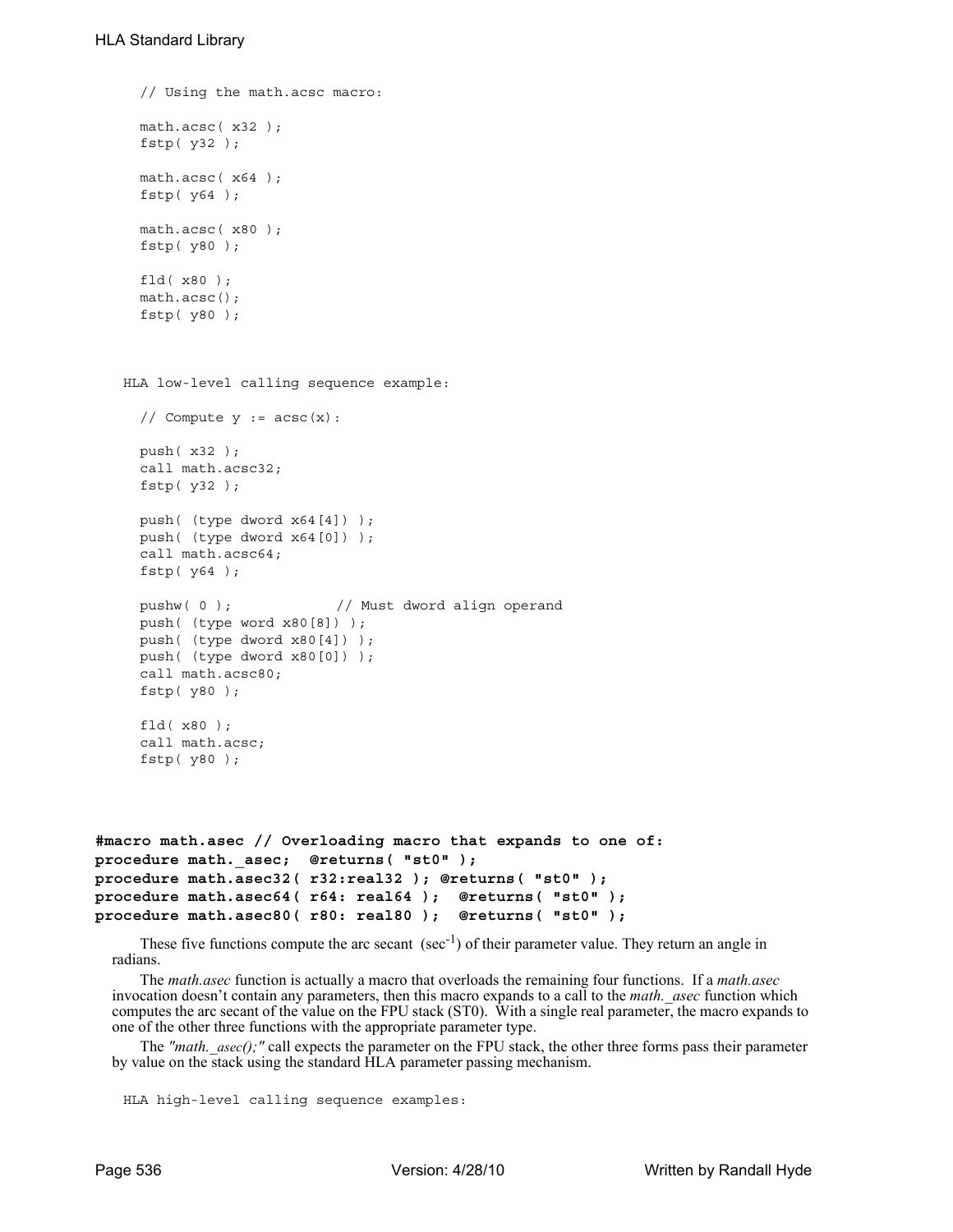```
// Compute y := asec(x):
  math.asec32( x32 );
  fstp( y32 );
  math.asec64(x64);
  fstp( y64 );
  math.asec80( x80 );
  fstp( y80 );
 fld( x80 );
 math._asec();
  fstp( y80 );
  // Using the math.asec macro:
 math.asec( x32 );
 fstp( y32 );
  math.asec( x64 );
  fstp( y64 );
 math.asec( x80 );
  fstp( y80 );
 fld( x80 );
  math.asec();
  fstp( y80 );
HLA low-level calling sequence example:
  // Compute y := asec(x):
 push( x32 );
  call math.asec32;
 fstp( y32 );
 push( (type dword x64[4]) );
 push( (type dword x64[0]) );
 call math.asec64;
 fstp( y64 );
  pushw( 0 ); \frac{1}{2} // Must dword align operand
  push( (type word x80[8]) );
 push( (type dword x80[4]) );
 push( (type dword x80[0]) );
 call math.asec80;
 fstp( y80 );
  fld( x80 );
  call math.asec;
  fstp( y80 );
```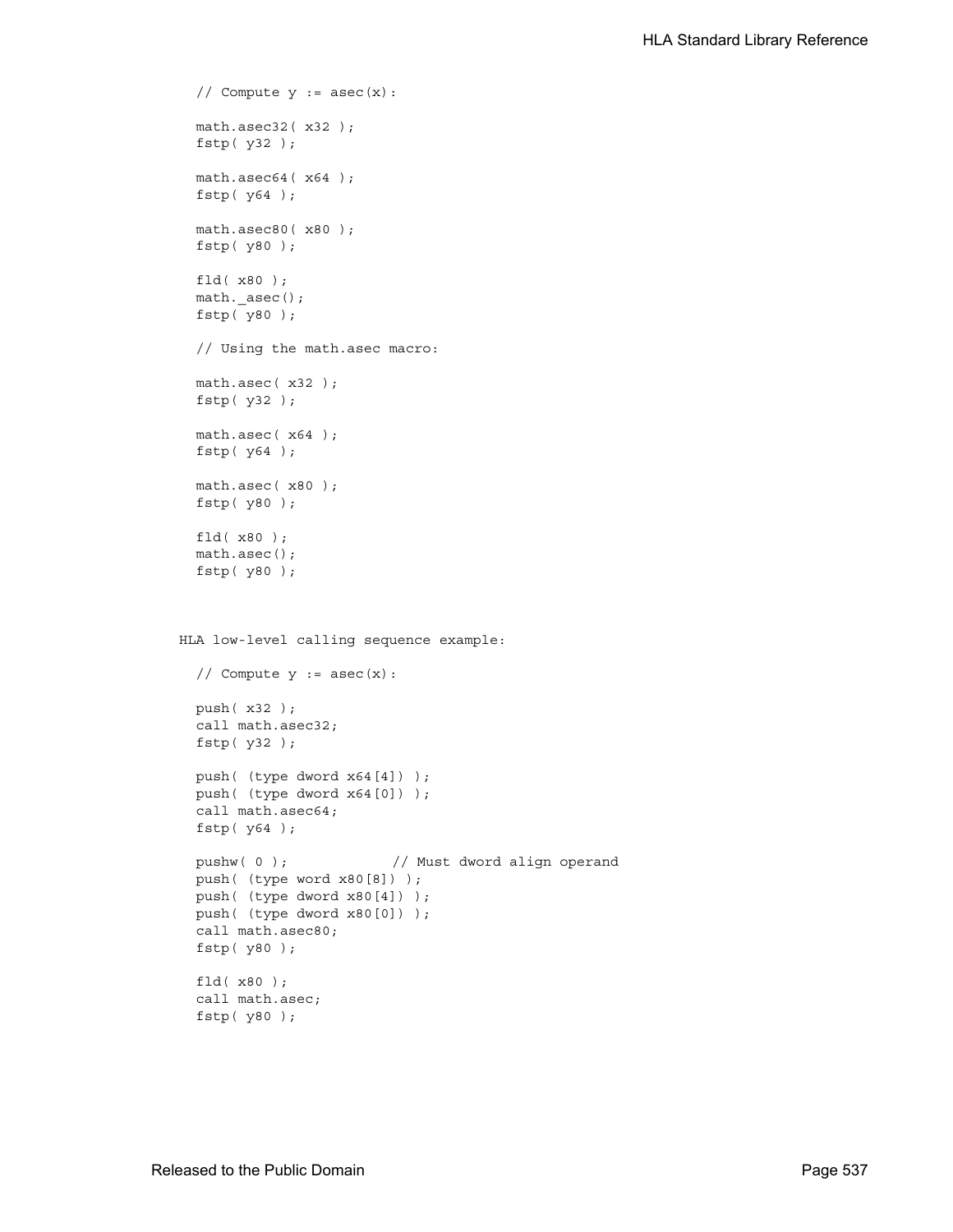```
#macro math.twoToX // Macro that overloads the following functions:
procedure math._twoToX; @returns( "st0" );
procedure math.twoToX32( r32: real32 ); @returns( "st0" );
procedure math.twoToX64( r64: real64 ); @returns( "st0" );
procedure math.twoToX80( r80: real80 ); @returns( "st0" );
```
These five functions compute  $2^x$  of their parameter value (which is the value of x).

The *math.twoToX* function is actually a macro that overloads the remaining four functions. If a *math.twoToX* invocation doesn't contain any parameters, then this macro expands to a call to the *math.\_twoToX* function which computes  $2^x$  of the value on the FPU stack (ST0). With a single real parameter, the macro expands to one of the other three functions with the appropriate parameter type.

The "math. twoToX();" call expects the parameter on the FPU stack, the other three forms pass their parameter by value on the stack using the standard HLA parameter passing mechanism.

```
// Compute y := 2***:
  math.twoToX32( x32 );
  fstp( y32 );
  math.twoToX64( x64 );
  fstp( y64 );
  math.twoToX80( x80 );
  fstp( y80 );
  fld( x80 );
  math. twoToX();
  fstp( y80 );
  // Using the math.twoToX macro:
  math.twoToX( x32 );
  fstp( y32 );
  math.twoToX( x64 );
  fstp( y64 );
  math.twoToX( x80 );
  fstp( y80 );
  fld( x80 );
  math.twoToX();
  fstp( y80 );
HLA low-level calling sequence example:
  // Compute y := twor(x):
  push( x32 );
  call math.twoToX32;
  fstp( y32 );
  push( (type dword x64[4]) );
  push( (type dword x64[0]) );
  call math.twoToX64;
  fstp( y64 );
```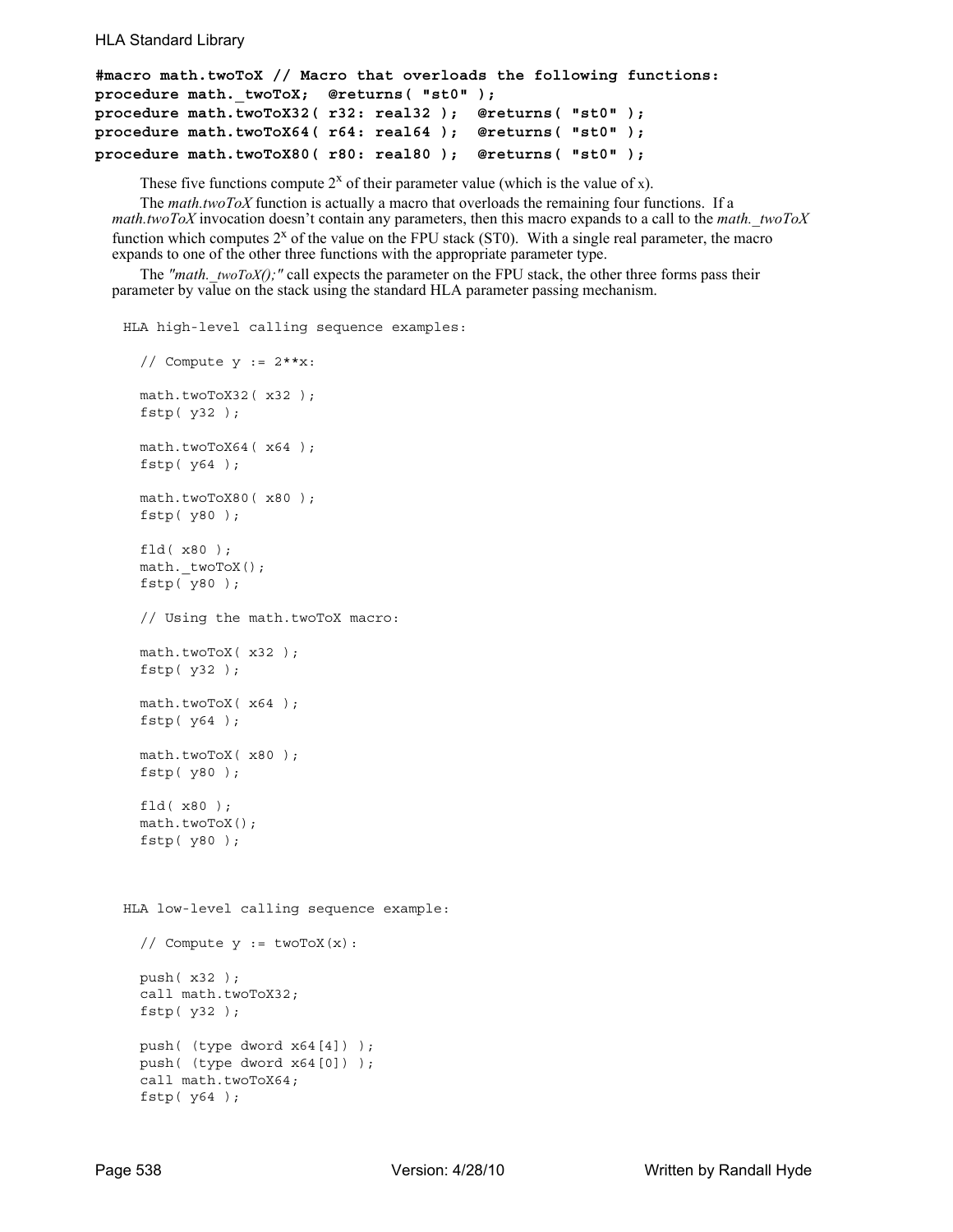```
pushw( 0 ); // Must dword align operand
push( (type word x80[8]) );
push( (type dword x80[4]) );
push( (type dword x80[0]) );
call math.twoToX80;
fstp( y80 );
fld( x80 );
call math.twoToX;
fstp( y80 );
```

```
#macro math.TenToX // Overloads the following functions:
procedure math._tenToX; @returns( "st0" );
procedure math.tenToX32( r32:real32 ); @returns( "st0" );
procedure math.tenToX64( r64: real64 ); @returns( "st0" );
procedure math.tenToX80( r80: real80 ); @returns( "st0" );
```
These five functions compute  $10<sup>x</sup>$  of their parameter value (which is the value of x).

The *math.tenToX* function is actually a macro that overloads the remaining four functions. If a *math.tenToX* invocation doesn't contain any parameters, then this macro expands to a call to the *math.\_tenToX* function which computes the  $10<sup>x</sup>$  of the value on the FPU stack (ST0). With a single real parameter, the macro expands to one of the other three functions with the appropriate parameter type.

The "math. tenToX();" call expects the parameter on the FPU stack, the other three forms pass their parameter by value on the stack using the standard HLA parameter passing mechanism.

```
// Compute y := 10***:
math.tenToX32( x32 );
fstp( y32 );
math.tenToX64( x64 );
fstp( y64 );
math.tenToX80( x80 );
fstp( y80 );
fld( x80 );
math. tenToX();
fstp( y80 );
// Using the math.tenToX macro:
math.tenToX( x32 );
fstp( y32 );
math.tenToX( x64 );
fstp( y64 );
math.tenToX( x80 );
fstp( y80 );
fld( x80 );
math.tenToX();
fstp( y80 );
```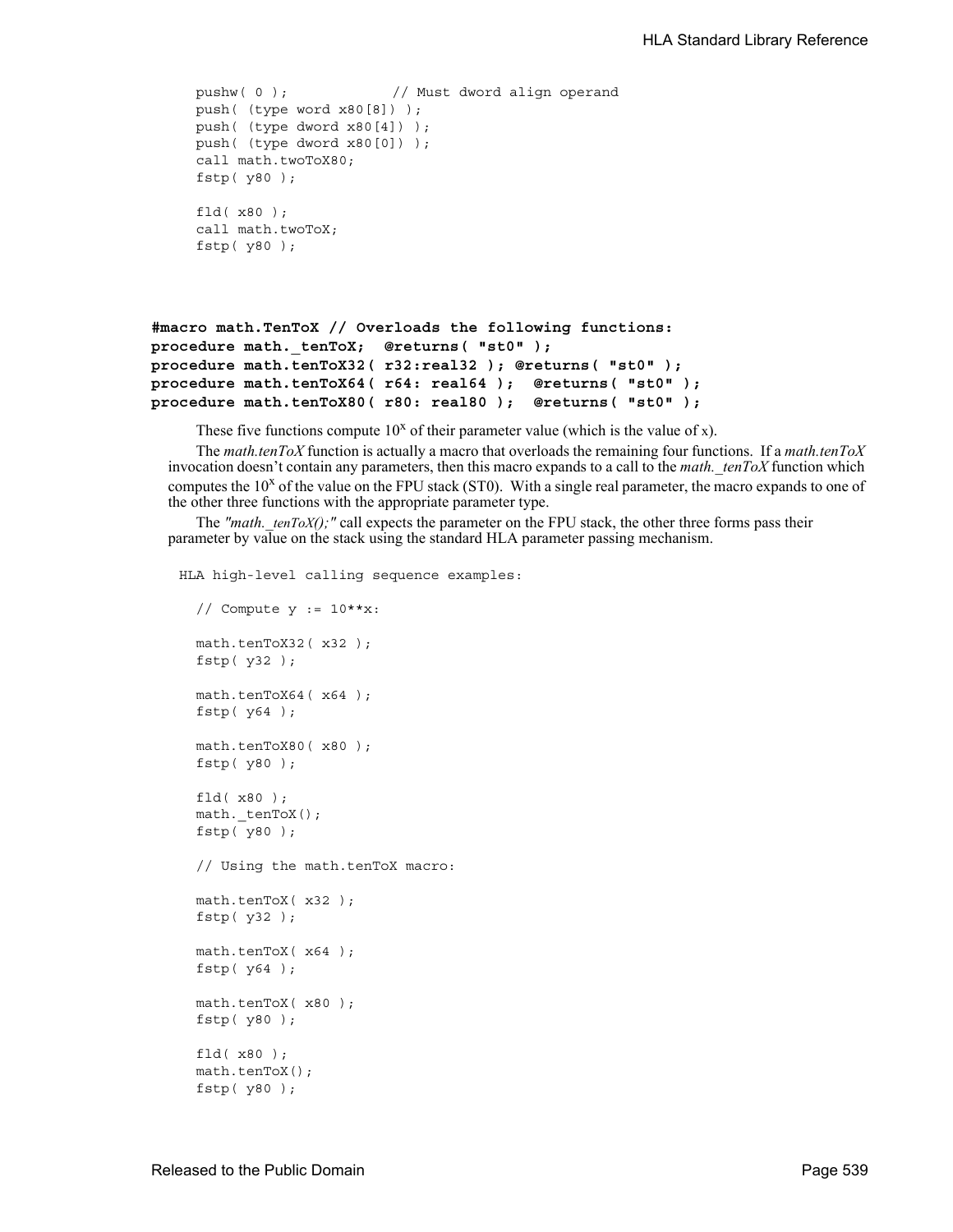```
HLA low-level calling sequence example:
  // Compute y := \text{tenToX}(x):
 push( x32 );
  call math.tenToX32;
  fstp( y32 );
 push( (type dword x64[4]) );
 push( (type dword x64[0]) );
 call math.tenToX64;
 fstp( y64 );
 pushw( 0 ); // Must dword align operand
 push( (type word x80[8]) );
 push( (type dword x80[4]) );
 push( (type dword x80[0]) );
 call math.tenToX80;
  fstp( y80 );
  fld( x80 );
  call math.tenToX;
  fstp( y80 );
```

```
#macro math.exp // Overloads the following functions:
procedure math._exp; @returns( "st0" );
procedure math.exp32( r32:real32 ); @returns( "st0" );
procedure math.exp64( r64: real64 ); @returns( "st0" );
procedure math.exp80( r80: real80 ); @returns( "st0" );
```
These five functions compute  $e^x$  of their parameter value (which is the value of x).

The *math.exp* function is actually a macro that overloads the remaining four functions. If a *math.exp* invocation doesn't contain any parameters, then this macro expands to a call to the *math.* exp function which computes  $e<sup>x</sup>$  of the value on the FPU stack (ST0). With a single real parameter, the macro expands to one of the other three functions with the appropriate parameter type.

The *"math.*  $exp()$ ;" call expects the parameter on the FPU stack, the other three forms pass their parameter by value on the stack using the standard HLA parameter passing mechanism.

```
HLA high-level calling sequence examples:
  // Compute y := e**x:
  math.exp32( x32 );
  fstp( y32 );
  math.exp64( x64 );
  fstp( y64 );
  math.exp80( x80 );
  fstp( y80 );
  fld( x80 );
  math. exp();
  fstp( y80 );
  // Using the math.exp macro:
```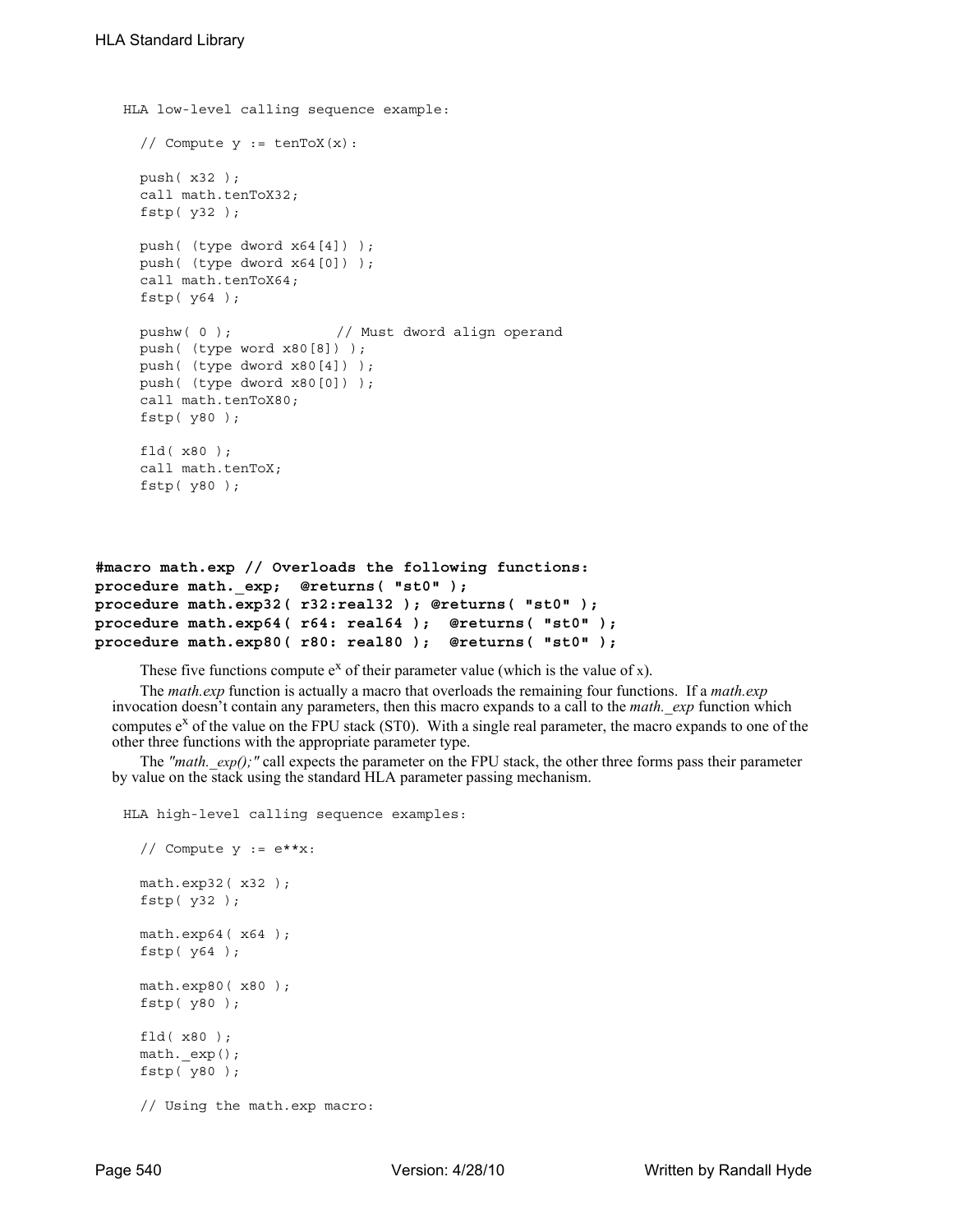```
math.exp( x32 );
 fstp( y32 );
 math.exp( x64 );
 fstp( y64 );
 math.exp( x80 );
  fstp( y80 );
  fld( x80 );
 math.exp();
  fstp( y80 );
HLA low-level calling sequence example:
 // Compute y := e^{**}x:
 push( x32 );
 call math.exp32;
 fstp( y32 );
 push( (type dword x64[4]) );
 push( (type dword x64[0]) );
 call math.exp64;
 fstp( y64 );
 pushw( 0 ); // Must dword align operand
 push( (type word x80[8]) );
 push( (type dword x80[4]) );
 push( (type dword x80[0]) );
 call math.exp80;
 fstp( y80 );
 fld( x80 );
 call math.exp;
 fstp( y80 );
```

```
#macro math.ytoX // Macro that overloads the following functions:
procedure math._yToX; // Y is at ST1, X is at ST0.
procedure math.yToX32( y32Var, x32Var ); @returns( "st0" );
procedure math.yToX64( y64Var, x64Var ); @returns( "st0" );
procedure math.yToX80( y80Var, x80Var ); @returns( "st0" );
```
These five functions compute  $Y^x$  of their parameter values (which are the values of *y* and *x*).

The *math.yToX* function is actually a macro that overloads the remaining four functions. If a *math.yToX* invocation doesn't contain any parameters, then this macro expands to a call to the *math.\_yToX* function which computes  $Y^x$  using the values on the FPU stack (ST0). With a single real parameter, the macro expands to one of the other three functions with the appropriate parameter type.

The *"math.* yToX();" call expects the parameter on the FPU stack, the other three forms pass their parameter by value on the stack using the standard HLA parameter passing mechanism.

Because this function uses logarithms to compute its result, the *y* argument must be a non-negative value.

HLA high-level calling sequence examples:

// Compute  $z := y**x$ :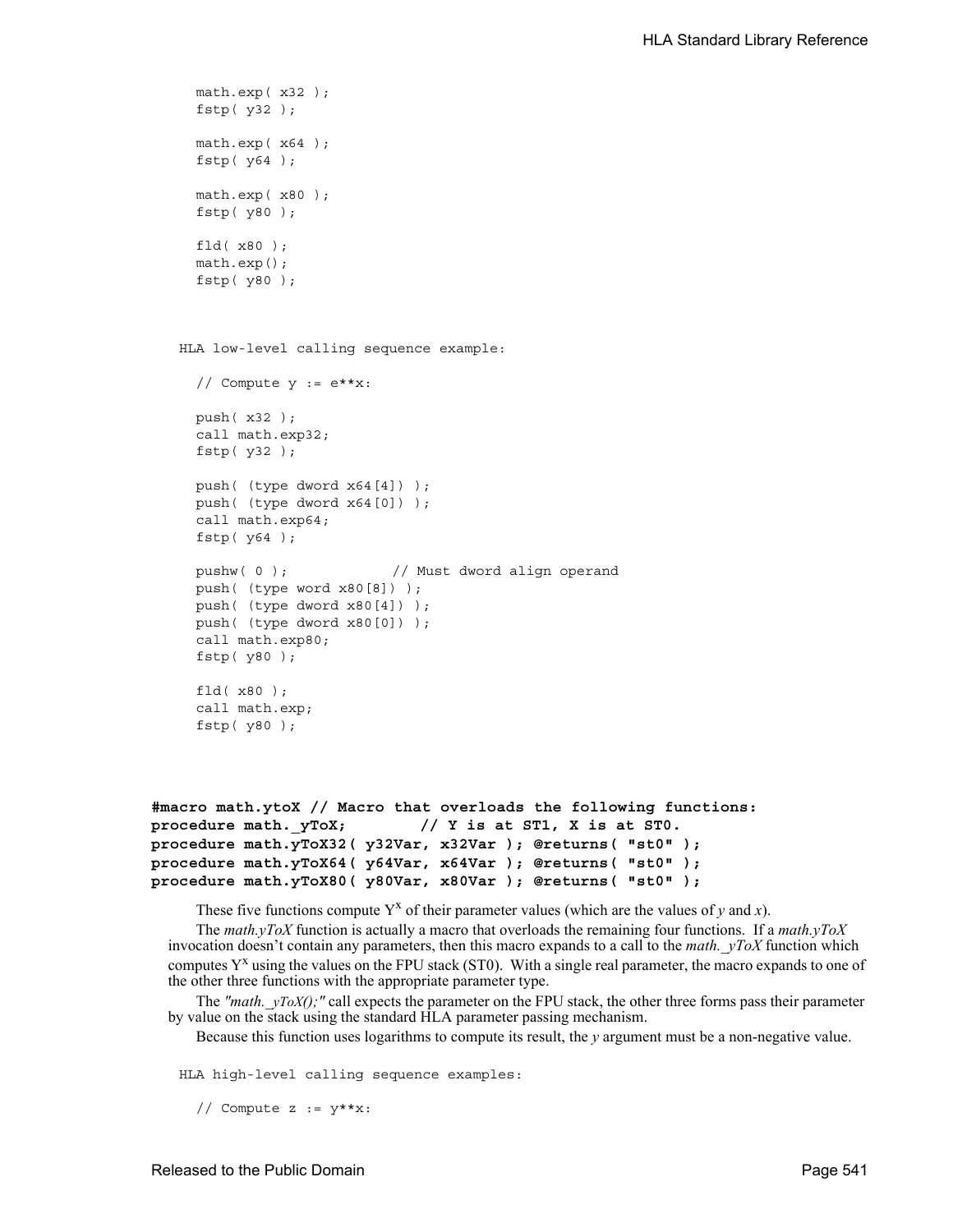```
math.yToX32( y32, x32 );
  fstp( z32 );
 math.yToX64( y64, x64 );
  fstp( z64 );
 math.yToX80( y80, x80 );
  fstp( z80 );
  fld( y80 );
  fld( x80 );
 math._yToX();
 fstp( z80 );
  // Using the math.yToX macro:
 math.yToX( y32, x32 );
 fstp( z32 );
 math.yToX( y64, x64 );
  fstp( z64 );
 math.yToX( y80, x80 );
 fstp( z80 );
  fld( y80 );
  fld( x80 );
 math.yToX();
  fstp( z80 );
HLA low-level calling sequence example:
  // Compute z := yToX(y, x):
 push( y32 );
 push( x32 );
 call math.yToX32;
 fstp( z32 );
 push( (type dword x64[4]) );
 push( (type dword x64[0]) );
 push( (type dword y64[4]) );
 push( (type dword y64[0]) );
 call math.yToX64;
 fstp( z64 );
 pushw( 0 ); \frac{1}{2} // Must dword align operand
 push( (type word y80[8]) );
 push( (type dword y80[4]) );
 push( (type dword y80[0]) );
 pushw( 0 ); // Must dword align operand
 push( (type word x80[8]) );
 push( (type dword x80[4]) );
 push( (type dword x80[0]) );
 call math.yToX80;
 fstp( z80 );
  fld( y80 );
```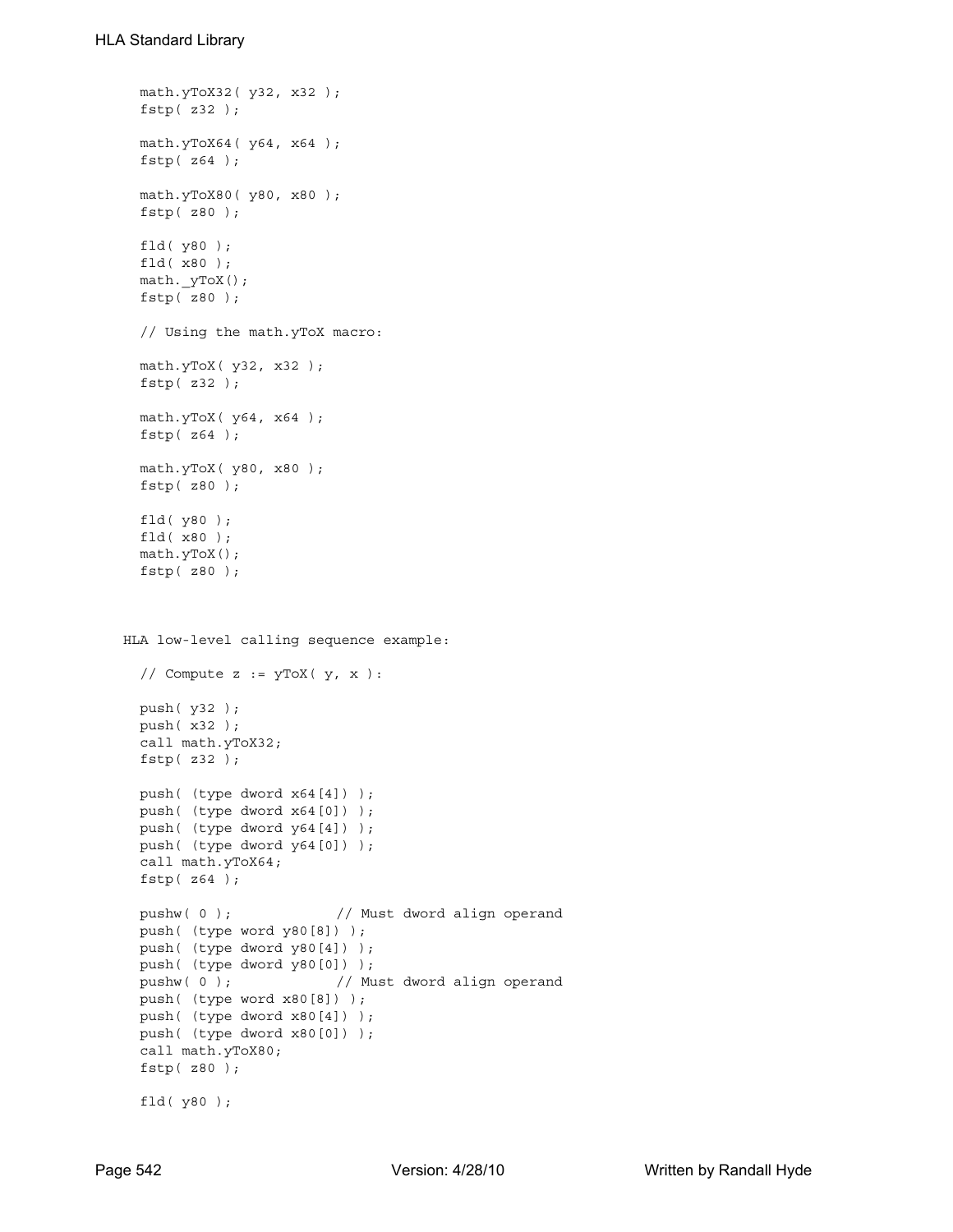```
fld( x80 );
call math.yToX;
fstp( z80 );
```

```
#macro math.log // Overloads the following functions:
procedure math._log; @returns( "st0" );
procedure math.log32( r32: real32 ); @returns( "st0" );
procedure math.log64( r64: real64 ); @returns( "st0" );
procedure math.log80( r80: real80 ); @returns( "st0" );
```
These five functions compute  $log_{10}(x)$  of their parameter value (which is the value of *x*).

The *math.log* function is actually a macro that overloads the remaining four functions. If a *math.log* invocation doesn't contain any parameters, then this macro expands to a call to the *math.\_log* function which computes the base 10 log of the value on the FPU stack (ST0). With a single real parameter, the macro expands to one of the other three functions with the appropriate parameter type.

The *"math.*  $log()$ ;" call expects the parameter on the FPU stack, the other three forms pass their parameter by value on the stack using the standard HLA parameter passing mechanism.

```
// Compute y := \log(x):
  math.log32( x32 );
  fstp( y32 );
  math.log64( x64 );
  fstp( y64 );
  math.log80( x80 );
  fstp( y80 );
  fld( x80 );
  math. log();
  fstp( y80 );
  // Using the math.log macro:
  math.log( x32 );
  fstp( y32 );
  math.loq(x64);
  fstp( y64 );
  math.log( x80 );
  fstp( y80 );
  fld( x80 );
  math.log();
  fstp( y80 );
HLA low-level calling sequence example:
```

```
// Compute y := \log(x):
push( x32 );
```

```
call math.log32;
```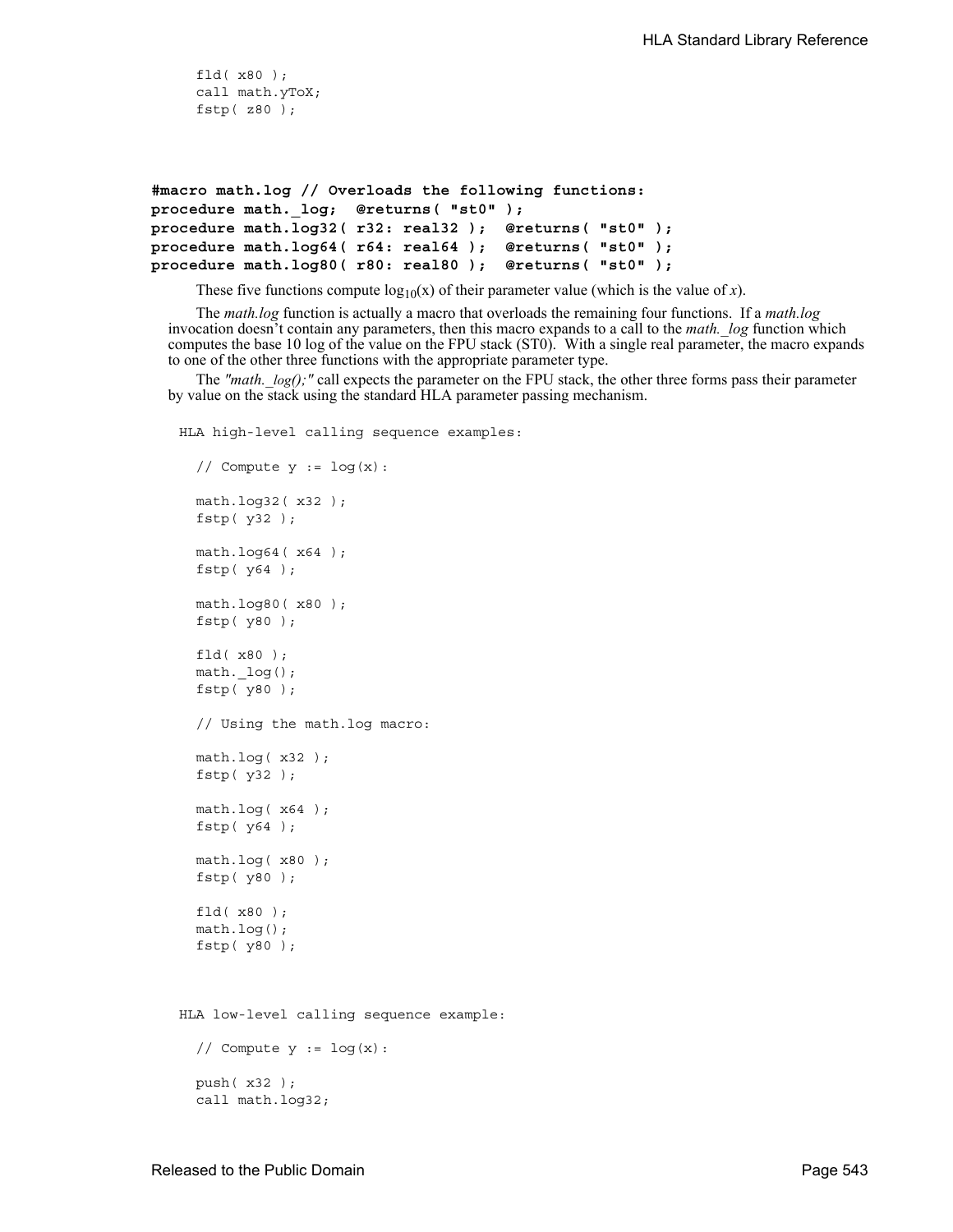```
fstp( y32 );
push( (type dword x64[4]) );
push( (type dword x64[0]) );
call math.log64;
fstp( y64 );
pushw( 0 ); // Must dword align operand
push( (type word x80[8]) );
push( (type dword x80[4]) );
push( (type dword x80[0]) );
call math.log80;
fstp( y80 );
fld( x80 );
call math.log;
fstp( y80 );
```

```
#macro math.ln // Overloads the following functions:
procedure math._ln; @returns( "st0" );
procedure math.ln32( r32: real32 ); @returns( "st0" );
procedure math.ln64( r64: real64 ); @returns( "st0" );
procedure math.ln80( r80: real80 ); @returns( "st0" );
```

```
ln(x) [log_e(x)]
```
These five functions compute  $log_e(x)$  of their parameter value (which is the value of *x*).

The *math.ln* function is actually a macro that overloads the remaining four functions. If a *math.ln* invocation doesn't contain any parameters, then this macro expands to a call to the *math. In* function which computes the base e log of the value on the FPU stack (ST0). With a single real parameter, the macro expands to one of the other three functions with the appropriate parameter type.

The "math.  $ln(j)$ ;" call expects the parameter on the FPU stack, the other three forms pass their parameter by value on the stack using the standard HLA parameter passing mechanism.

```
HLA high-level calling sequence examples:
  // Compute y := \ln(x):
  math.ln32( x32 );
  fstp( y32 );
  math.ln64( x64 );
  fstp( y64 );
  math.ln80( x80 );
  fstp( y80 );
  fld( x80 );
  math. ln();
  fstp( y80 );
  // Using the math.ln macro:
  math.ln( x32 );
  fstp( y32 );
  math.ln( x64 );
  fstp( y64 );
```